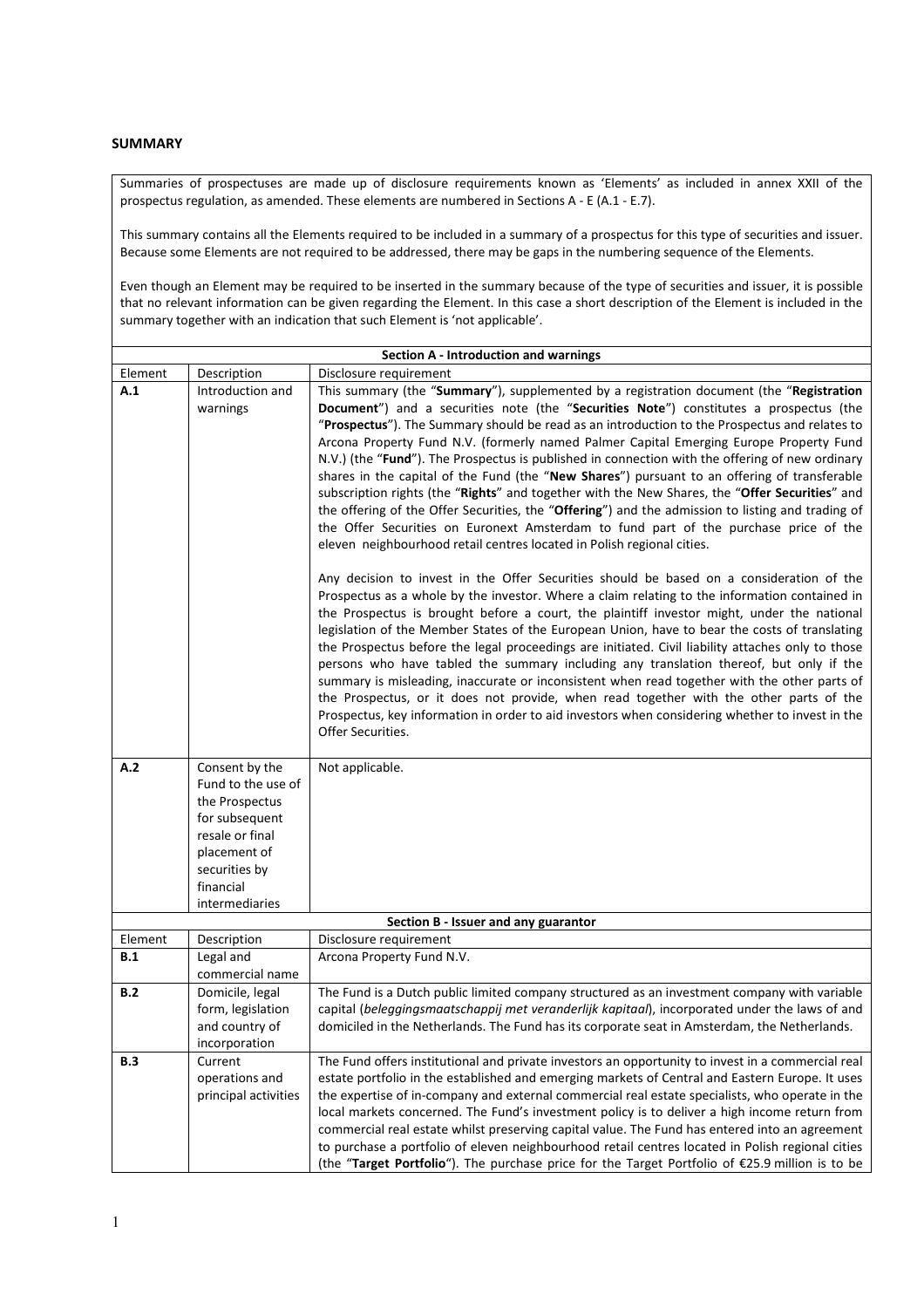|             |                                                                                                  | funded by the proceeds of the convertible bonds in an aggregate principal amount of $\epsilon$ 3.5<br>million which were issued on 19 October 2016 by means of a private placement (the "2016<br><b>Convertible Bonds</b> "), the proceeds of the Offering for an amount of $\epsilon$ 8.6 million, an amount of<br>approximately €10.5 million borrowed from Raiffeisen Bank Polska S.A. under a senior loan<br>agreement (the "Bank Loan") and a loan of €4.7 million borrowed from the Sellers (the<br>"Vendor Loan"). The Fund has a volume of €56.2 million and has invested in 14 commercial<br>properties in the Czech Republic and Slovakia.                                                                                                                                                                                                                                                                                                                                                                                                                                                                                                                                                                          |
|-------------|--------------------------------------------------------------------------------------------------|-------------------------------------------------------------------------------------------------------------------------------------------------------------------------------------------------------------------------------------------------------------------------------------------------------------------------------------------------------------------------------------------------------------------------------------------------------------------------------------------------------------------------------------------------------------------------------------------------------------------------------------------------------------------------------------------------------------------------------------------------------------------------------------------------------------------------------------------------------------------------------------------------------------------------------------------------------------------------------------------------------------------------------------------------------------------------------------------------------------------------------------------------------------------------------------------------------------------------------|
| <b>B.4a</b> | Significant recent<br>trends affecting<br>the Fund and the<br>industries in<br>which it operates | The Czech real estate market<br>In Prague, there is stable demand from both the IT and Professional services sectors which have<br>been active throughout the economic crisis and these two sectors are expected to continue to<br>lead demand in the coming years.                                                                                                                                                                                                                                                                                                                                                                                                                                                                                                                                                                                                                                                                                                                                                                                                                                                                                                                                                           |
|             |                                                                                                  | Strong development activity continued through 2015. In 2015, approximately 190,600m <sup>2</sup> of<br>offices were completed which represents the highest level since the record year of 2008. At the<br>end of 2015, total office stock in Prague stood at 3.22 million m <sup>2</sup> . However, the Fund notices<br>new completions remain low and strong demand continues in 2016. JLL expects as of H1 2016<br>only 32,600m <sup>2</sup> of offices to be completed in 2016 and 91,000m <sup>2</sup> in 2017. The vacancy rate<br>dropped to 14.6% by 2015 year end. The lowest vacancy, 11.1%, was recorded in Prague 8,<br>where the Fund's property Na Žertvách 34 is located. Prague 7 has the highest vacancy (32.7%).<br>The total gross take-up in Q4 reached 160,919m <sup>2</sup> , making it the busiest quarter in the history of<br>the Prague office market. Gross annual office take-up reached 447,958m <sup>2</sup> , which also makes it<br>the busiest year in Prague's history, exceeding the previous record set in 2014 by 35%. There<br>have been further declines in the vacancy rate during the first half of 2016 to 12.3% and CBRE<br>expects the trend to continue for the rest of the year. |
|             |                                                                                                  | Modern office stock is concentrated predominantly in Prague. Outside Prague, larger<br>concentrations of modern office stock can only be found in Brno and Ostrava.                                                                                                                                                                                                                                                                                                                                                                                                                                                                                                                                                                                                                                                                                                                                                                                                                                                                                                                                                                                                                                                           |
|             |                                                                                                  | Blue chip companies usually consider Brno and Ostrava due to favourable rental conditions, a<br>cheaper labour force and universities. During the first half of 2016, the vacancy rate in Brno<br>reduced to 13.7%, down 2.6 percentage points compared to the first half of 2015.                                                                                                                                                                                                                                                                                                                                                                                                                                                                                                                                                                                                                                                                                                                                                                                                                                                                                                                                            |
|             |                                                                                                  | The Slovak real estate market<br>While investor appetite has been gradually improving during the last two years, the pace really<br>picked up in 2014 to drive home a record year in transaction volumes for Slovakia. In 2015,<br>total investment volume was even higher compared to the previous year, accounting for<br>approximately €575 million.                                                                                                                                                                                                                                                                                                                                                                                                                                                                                                                                                                                                                                                                                                                                                                                                                                                                       |
|             |                                                                                                  | Regarding income producing properties, although the investment market is expected to<br>continue to be dominated by local investors, the Fund anticipates a rise in the number of<br>institutional transactions in 2016 and 2017.                                                                                                                                                                                                                                                                                                                                                                                                                                                                                                                                                                                                                                                                                                                                                                                                                                                                                                                                                                                             |
|             |                                                                                                  | Office development is still dominated by strong local groups and is largely focused on<br>Bratislava. Regional cities such as Košice and Banská Bystrica are an attractive option for<br>international companies seeking to move their non-core activities and this outsourcing model is<br>expected to continue as an important demand driver for the office markets in these cities.                                                                                                                                                                                                                                                                                                                                                                                                                                                                                                                                                                                                                                                                                                                                                                                                                                        |
|             |                                                                                                  | The Polish retail real estate market<br>At the end of H1 2016 modern retail stock in Poland totalled 13.01 million m2 across the<br>following retail formats: 9.28 million m2 (71%) in shopping centres, 3.57 million m2 (27%) in<br>retail parks and warehouses, and 0.21 million m2 (2%) in outlet centres. The Polish retail<br>market gained 115,800 m2 of new space in H1 2016, and only in Q2 2016 retail market grew by<br>around 91,300 m2 across all formats.                                                                                                                                                                                                                                                                                                                                                                                                                                                                                                                                                                                                                                                                                                                                                        |
|             |                                                                                                  | The vacancy rate in Poland's largest cities (Warsaw, Krakow, Poznań, Wrocław and Gdansk)<br>ranges from low to moderate. For example, in Poznań and Wrocław, where new retail<br>development has been extensive, vacant units account for 4% and 3.2% of existing gross lease<br>area respectively. In contrast, Warsaw, where new supply has been relatively constrained,<br>currently maintains a vacancy rate of 1.5%.                                                                                                                                                                                                                                                                                                                                                                                                                                                                                                                                                                                                                                                                                                                                                                                                     |
|             |                                                                                                  | Retailer demand stemming from domestic brands remains relatively buoyant, especially in<br>terms of large market players, such as LPP Group (a leading distributor of lab, pilot and process                                                                                                                                                                                                                                                                                                                                                                                                                                                                                                                                                                                                                                                                                                                                                                                                                                                                                                                                                                                                                                  |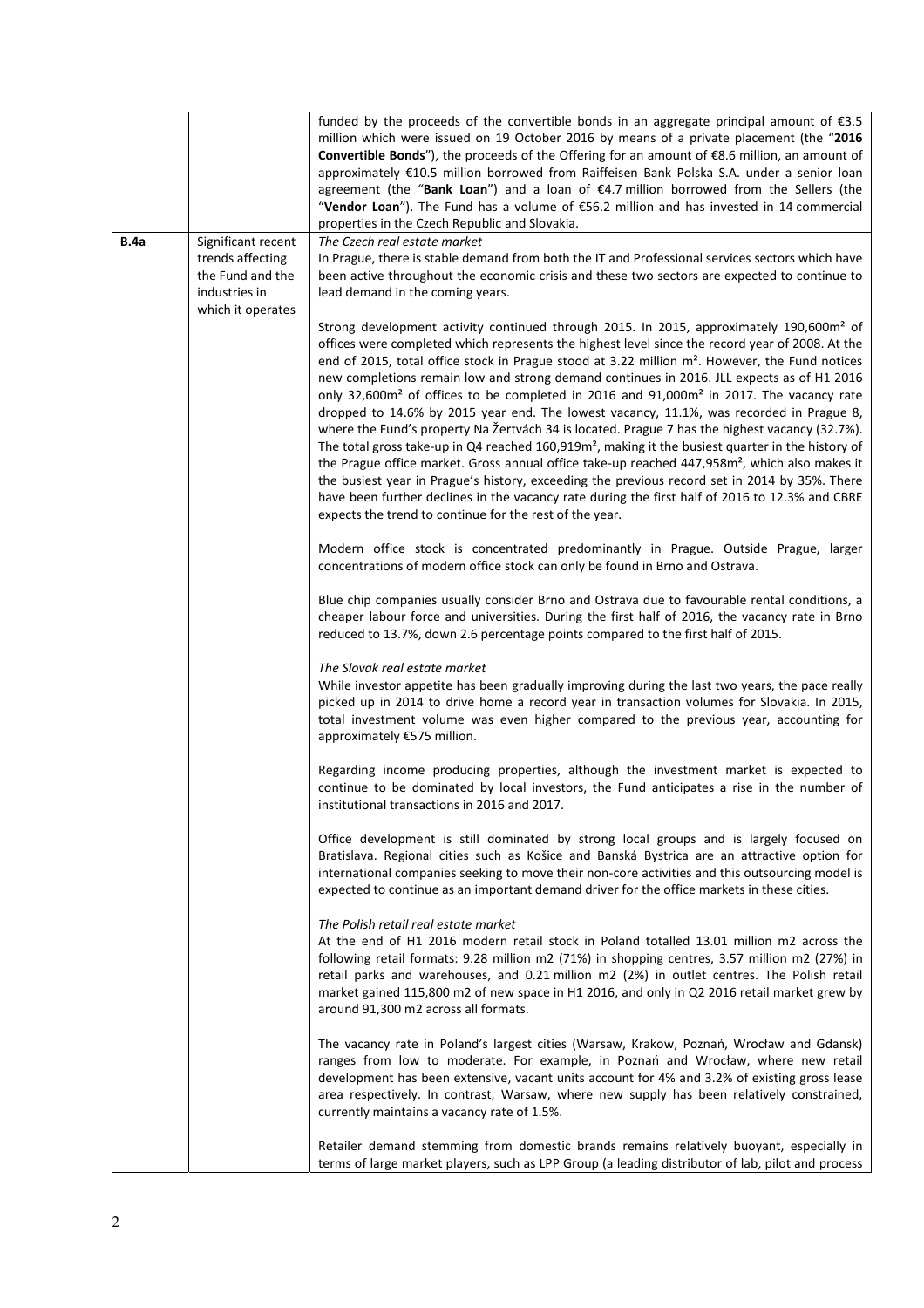|     |                                                             | equipment in Eastern Europe) or CCC (market leader in the Polish footwear retail), who<br>continue to cautiously, yet gradually secure new locations across the country. The most popular<br>international brands are still very selective, but at the same time continue their expansion in<br>increasingly smaller markets.<br>The highest demand still involves prime projects in particular markets, while secondary<br>locations and assets face more challenges. Retail parks are gradually gaining recognition from<br>both domestic and foreign retailers, however, apart from a number of budget brands such as<br>KiK and Pepco this pool usually still does not include fashion, although this may change in the<br>near future. This retail format is more often perceived as well suited to smaller towns, where<br>shopping centres could prove unsustainable.                                                                                                                                                                                                        |                      |                        |              |                              |                        |              |
|-----|-------------------------------------------------------------|-------------------------------------------------------------------------------------------------------------------------------------------------------------------------------------------------------------------------------------------------------------------------------------------------------------------------------------------------------------------------------------------------------------------------------------------------------------------------------------------------------------------------------------------------------------------------------------------------------------------------------------------------------------------------------------------------------------------------------------------------------------------------------------------------------------------------------------------------------------------------------------------------------------------------------------------------------------------------------------------------------------------------------------------------------------------------------------|----------------------|------------------------|--------------|------------------------------|------------------------|--------------|
|     |                                                             | Shopping centres are still the dominant format, encompassing over 0.5 million m2 of the newly<br>developed retail space in 2015. In 2015, an additional 30,000 m2 was developed in retail park<br>format and almost 100,000 m2 as single let retail warehouses. Shopping centres accounted also<br>for over half of the new retail supply in H1 2016, whereas 36% of the total retail supply was<br>related to standalone retail warehouses, the rest was related to retail park extensions. No new<br>retail space was delivered in the sector of outlet centres in H1 2016. Currently more than<br>610,000 m2 is at the development stage, over half of which is expected to enter the market by<br>the end of 2016. 65% of 2016 pipeline will be found in the major agglomerations, while the<br>remaining 35% can be found in cities of below 100,000 inhabitants.<br>Rent levels for prime locations in the biggest cities increased slightly over 2015. Smaller cities                                                                                                        |                      |                        |              |                              |                        |              |
|     |                                                             | and secondary locations remained stable in that aspect.<br>As at H1 2016 the most recently completed shopping centres and retail parks were leased at<br>90% and higher upon opening, which confirms investors' more cautious approach to new                                                                                                                                                                                                                                                                                                                                                                                                                                                                                                                                                                                                                                                                                                                                                                                                                                       |                      |                        |              |                              |                        |              |
|     |                                                             | projects being carefully planned and tailored to the local market requirements.                                                                                                                                                                                                                                                                                                                                                                                                                                                                                                                                                                                                                                                                                                                                                                                                                                                                                                                                                                                                     |                      |                        |              |                              |                        |              |
| B.5 | The group and<br>the Fund's<br>position within<br>the group | The Fund is a holding company with no material, direct business operations. The principal<br>assets of the Fund are the equity interests it directly or indirectly holds in its operating<br>subsidiaries in the Czech Republic and Slovakia (and in Poland on completion of the acquisition<br>of the Target Portfolio). The Fund has three subsidiaries (together: the "Group"), which are all<br>controlled by the Fund: Arcona Capital RE Bohemia, s.r.o., Arcona Capital RE Slovakia, s.r.o. and<br>Arcona Capital RE Poland Sp. z o.o. In this context, control implies that the Fund is exposed or<br>has rights to variable returns from its involvement with these subsidiaries and has the ability to<br>affect those returns through its power over these subsidiaries.<br>As a result, the Fund is dependent on loans, dividends and other payments from its subsidiaries<br>to generate the funds necessary to meet its financial obligations, including the payment of<br>dividends to shareholders and management fee to the Fund Manager. The ability of the Fund's |                      |                        |              |                              |                        |              |
|     |                                                             | subsidiaries to make such distributions and other payments depends on their earnings and may                                                                                                                                                                                                                                                                                                                                                                                                                                                                                                                                                                                                                                                                                                                                                                                                                                                                                                                                                                                        |                      |                        |              |                              |                        |              |
|     |                                                             | be subject to statutory, legal or contractual limitations.                                                                                                                                                                                                                                                                                                                                                                                                                                                                                                                                                                                                                                                                                                                                                                                                                                                                                                                                                                                                                          |                      |                        |              |                              |                        |              |
| B.6 | Major<br>shareholders of<br>the Fund                        | As far as the Fund can ascertain, based on information from the public register of the<br>Netherlands Authority for the Financial Markets (Stichting Autoriteit Financiële Markten,<br>"AFM"), the following shareholders have an actual or potential interest in the Fund's share<br>capital/voting rights of more than the minimum notification threshold of 3%.                                                                                                                                                                                                                                                                                                                                                                                                                                                                                                                                                                                                                                                                                                                  |                      |                        |              |                              |                        |              |
|     |                                                             |                                                                                                                                                                                                                                                                                                                                                                                                                                                                                                                                                                                                                                                                                                                                                                                                                                                                                                                                                                                                                                                                                     |                      | <b>Actual interest</b> |              |                              | <b>Actual interest</b> |              |
|     |                                                             |                                                                                                                                                                                                                                                                                                                                                                                                                                                                                                                                                                                                                                                                                                                                                                                                                                                                                                                                                                                                                                                                                     | <b>Notification</b>  | shares                 |              | <b>Potential interest</b>    | votes                  |              |
|     |                                                             |                                                                                                                                                                                                                                                                                                                                                                                                                                                                                                                                                                                                                                                                                                                                                                                                                                                                                                                                                                                                                                                                                     | <b>Date</b>          | <b>Number</b>          | %            | shares<br>in %               | <b>Number</b>          | %            |
|     |                                                             | Vereniging Beleggingsclub't<br>Stockpaert                                                                                                                                                                                                                                                                                                                                                                                                                                                                                                                                                                                                                                                                                                                                                                                                                                                                                                                                                                                                                                           | 19-05-15             | 100,000                | 6.95         | 0<br>0.0                     | 100,000                | 6.95         |
|     |                                                             | St. Bewaarder Waardegroeifondsen                                                                                                                                                                                                                                                                                                                                                                                                                                                                                                                                                                                                                                                                                                                                                                                                                                                                                                                                                                                                                                                    | 01-07-13             | 58,500                 | 4.47         | 0.0<br>0                     | 58,500                 | 4.47         |
|     |                                                             | T. Horak<br>(indirect through<br>Vinohrady Investments, a.s. and<br>BLUE MOUNTAIN, s.r.o.)                                                                                                                                                                                                                                                                                                                                                                                                                                                                                                                                                                                                                                                                                                                                                                                                                                                                                                                                                                                          | 30-04-15             | 60,800                 | 4.23         | 0<br>0.0                     | 60,800                 | 4.23         |
|     |                                                             | R.E. de Rooy<br>(indirect through                                                                                                                                                                                                                                                                                                                                                                                                                                                                                                                                                                                                                                                                                                                                                                                                                                                                                                                                                                                                                                                   | 01-07-13             | 52,391                 | 4.01         | 0.0<br>0                     | 52,391                 | 4.01         |
|     |                                                             | RCM Consultancy B.V.)                                                                                                                                                                                                                                                                                                                                                                                                                                                                                                                                                                                                                                                                                                                                                                                                                                                                                                                                                                                                                                                               |                      |                        |              |                              |                        |              |
|     |                                                             | A.F.A.J. Wigmans<br>H.M. van Heijst                                                                                                                                                                                                                                                                                                                                                                                                                                                                                                                                                                                                                                                                                                                                                                                                                                                                                                                                                                                                                                                 | 16-06-14<br>22-07-15 | 50,030<br>50,000       | 3.73<br>3.48 | 0.0<br>0<br>242,000<br>16.82 | 50,030<br>50,000       | 3.73<br>3.48 |
|     |                                                             | (1) According to the Fund's records, Mr H.M. van Heijst ("Van Heijst") currently holds 67,551 Shares.                                                                                                                                                                                                                                                                                                                                                                                                                                                                                                                                                                                                                                                                                                                                                                                                                                                                                                                                                                               |                      |                        |              |                              |                        |              |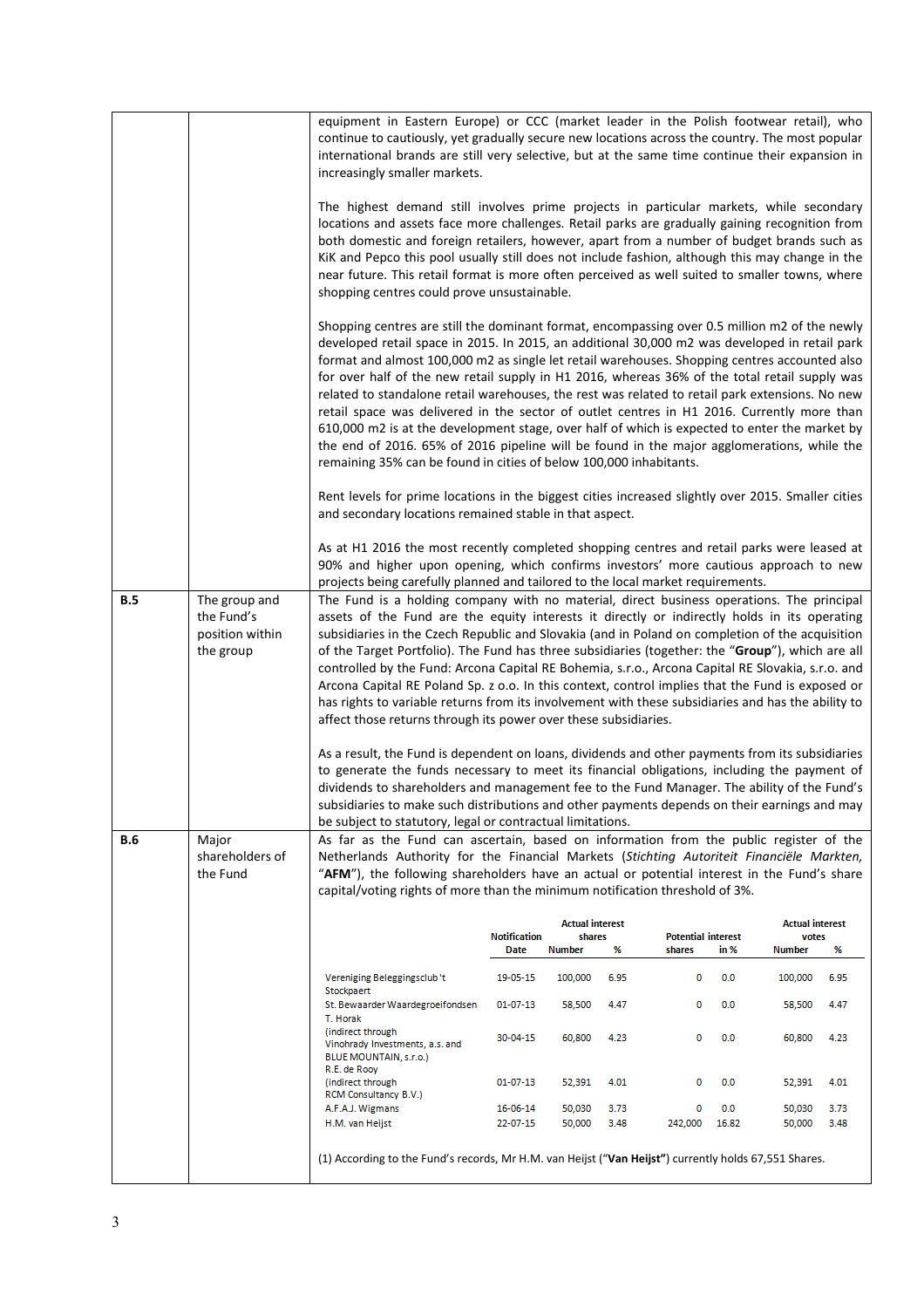|     |                                                     | In addition, Stichting Prioriteit MERE (the "Priority") has notified the holding of the priority<br>share to the AFM. Save for the Priority, the shareholders listed above have the same voting<br>rights as the other shareholders. Each Share entitles the holder to one vote at the general<br>meeting of shareholders of the Fund (the "General Meeting of Shareholders"). The priority<br>share (the "Priority Share") held by the Priority carries various special rights (for more<br>information, see Chapter 13 "Share Capital and Shareholders Meetings", section 13.2<br>"Summary of the Articles of Association" of the Registration Document). |               |               |               |              |              |
|-----|-----------------------------------------------------|-------------------------------------------------------------------------------------------------------------------------------------------------------------------------------------------------------------------------------------------------------------------------------------------------------------------------------------------------------------------------------------------------------------------------------------------------------------------------------------------------------------------------------------------------------------------------------------------------------------------------------------------------------------|---------------|---------------|---------------|--------------|--------------|
| B.7 | Selected historical<br>key financial<br>information | The audited consolidated financial information for the Fund set forth below as of and for the<br>years ended 31 December 2015, 2014 and 2013 and the unaudited consolidated interim<br>financial information for the Fund as of and for the six months ended 30 June 2016 and 2015<br>has been derived from, should be read in conjunction with, and is qualified in its entirety by,<br>the consolidated (interim) financial statements, including the notes thereto, incorporated by<br>reference in the Registration Document.<br>Consolidated income statement                                                                                          |               |               |               |              |              |
|     |                                                     | (in €1,000)                                                                                                                                                                                                                                                                                                                                                                                                                                                                                                                                                                                                                                                 | 30-06-2016    | 30-06-2015    | 31-12-2015    | 31-12-2014   | 31-12-2013   |
|     |                                                     |                                                                                                                                                                                                                                                                                                                                                                                                                                                                                                                                                                                                                                                             | Unaudited     | Unaudited     |               |              |              |
|     |                                                     | Gross rental income                                                                                                                                                                                                                                                                                                                                                                                                                                                                                                                                                                                                                                         | 2,942         | 2,847         | 5,688         | 6,105        | 6,553        |
|     |                                                     | Service charge income                                                                                                                                                                                                                                                                                                                                                                                                                                                                                                                                                                                                                                       | 386           | 337           | 743           | 855          | 1,010        |
|     |                                                     | <b>Total revenues</b>                                                                                                                                                                                                                                                                                                                                                                                                                                                                                                                                                                                                                                       | 3,328         | 3,184         | 6,431         | 6,960        | 7,563        |
|     |                                                     | Service charge expenses                                                                                                                                                                                                                                                                                                                                                                                                                                                                                                                                                                                                                                     | $-988$        | $-959$        | $-1,946$      | $-2,224$     | $-2,397$     |
|     |                                                     | Property operating expenses                                                                                                                                                                                                                                                                                                                                                                                                                                                                                                                                                                                                                                 | $-792$        | $-758$        | $-1,563$      | $-1,709$     | $-1,851$     |
|     |                                                     | <b>Total expenses</b>                                                                                                                                                                                                                                                                                                                                                                                                                                                                                                                                                                                                                                       | $-1,780$      | -1,717        | $-3,509$      | -3,933       | -4,248       |
|     |                                                     | Net rental and related income                                                                                                                                                                                                                                                                                                                                                                                                                                                                                                                                                                                                                               | 1,548         | 1,467         | 2,922         | 3,027        | 3,315        |
|     |                                                     | Valuation gains on investment property                                                                                                                                                                                                                                                                                                                                                                                                                                                                                                                                                                                                                      |               | 4,129         | 4,458         | 1,447        | 859          |
|     |                                                     | Valuation losses on investment property                                                                                                                                                                                                                                                                                                                                                                                                                                                                                                                                                                                                                     |               | -4,412        | $-4,464$      | $-1,543$     | -2,305       |
|     |                                                     | Net valuation gains on investment property                                                                                                                                                                                                                                                                                                                                                                                                                                                                                                                                                                                                                  |               | $-283$        | -6            | -96          | $-1,446$     |
|     |                                                     | Financial income                                                                                                                                                                                                                                                                                                                                                                                                                                                                                                                                                                                                                                            | 64            | 15            | 99            | 111          | 75           |
|     |                                                     | Other operating income                                                                                                                                                                                                                                                                                                                                                                                                                                                                                                                                                                                                                                      | 11            | 1             | 5             | 22           | 28           |
|     |                                                     | <b>Other income</b>                                                                                                                                                                                                                                                                                                                                                                                                                                                                                                                                                                                                                                         | 75            | 16            | 104           | 133          | 103          |
|     |                                                     | <b>Total income</b>                                                                                                                                                                                                                                                                                                                                                                                                                                                                                                                                                                                                                                         | 1,623         | 1,226         | 3,020         | 3,064        | 1,972        |
|     |                                                     | Administrative expenses                                                                                                                                                                                                                                                                                                                                                                                                                                                                                                                                                                                                                                     | 193           | 210           | 400           | 352          | 554          |
|     |                                                     | Other operating expenses                                                                                                                                                                                                                                                                                                                                                                                                                                                                                                                                                                                                                                    | 746           | 200           | 940           | 932          | 454          |
|     |                                                     | <b>Total operating expenses</b>                                                                                                                                                                                                                                                                                                                                                                                                                                                                                                                                                                                                                             | 939           | 410           | 1,340         | 1,284        | 1,008        |
|     |                                                     | Net operating result before financial exp.                                                                                                                                                                                                                                                                                                                                                                                                                                                                                                                                                                                                                  | 684           | 816           | 1,680         | 1,780        | 964          |
|     |                                                     | <b>Financial expenses</b>                                                                                                                                                                                                                                                                                                                                                                                                                                                                                                                                                                                                                                   | 454           | 511           | $-979$        | 1,075        | 960          |
|     |                                                     | <b>Result before income tax</b>                                                                                                                                                                                                                                                                                                                                                                                                                                                                                                                                                                                                                             | 230           | 305           | 701           | 705          | 4            |
|     |                                                     | Income tax expense<br><b>Result for the period</b>                                                                                                                                                                                                                                                                                                                                                                                                                                                                                                                                                                                                          | $-111$<br>119 | $-112$<br>193 | $-263$<br>438 | 419<br>1,124 | -137<br>-133 |
|     |                                                     | <b>Attributable to:</b>                                                                                                                                                                                                                                                                                                                                                                                                                                                                                                                                                                                                                                     |               |               |               |              |              |
|     |                                                     | Parent company shareholders<br>Non-controlling interest                                                                                                                                                                                                                                                                                                                                                                                                                                                                                                                                                                                                     | 119           | 193           | 438           | 1,124        | $-133$       |
|     |                                                     | <b>Result for the period</b>                                                                                                                                                                                                                                                                                                                                                                                                                                                                                                                                                                                                                                | 119           | 193           | 438           | 1,124        | -133         |
|     |                                                     |                                                                                                                                                                                                                                                                                                                                                                                                                                                                                                                                                                                                                                                             |               |               |               |              |              |

 $\mathbf{I}$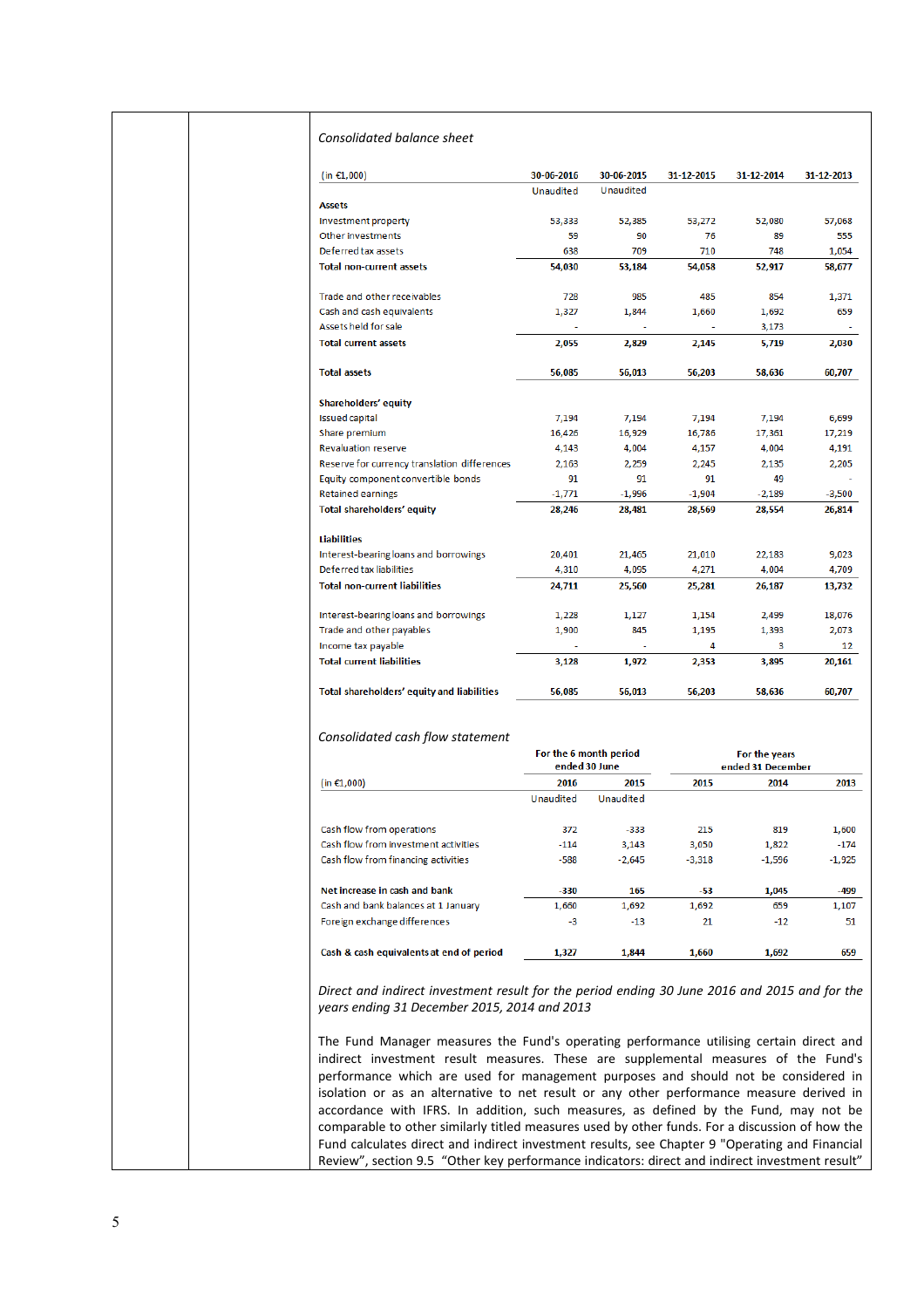|     |                                                    | of the Registration Document.                                                                                                                                                                                                                                                                                                                                                                                                                                                                                                                                                                                                                                                                                                                                                                                                                                                                                                                                                                                                                       |                   |                                         |               |                                    |               |
|-----|----------------------------------------------------|-----------------------------------------------------------------------------------------------------------------------------------------------------------------------------------------------------------------------------------------------------------------------------------------------------------------------------------------------------------------------------------------------------------------------------------------------------------------------------------------------------------------------------------------------------------------------------------------------------------------------------------------------------------------------------------------------------------------------------------------------------------------------------------------------------------------------------------------------------------------------------------------------------------------------------------------------------------------------------------------------------------------------------------------------------|-------------------|-----------------------------------------|---------------|------------------------------------|---------------|
|     |                                                    |                                                                                                                                                                                                                                                                                                                                                                                                                                                                                                                                                                                                                                                                                                                                                                                                                                                                                                                                                                                                                                                     |                   | For the 6 month period<br>ended 30 June |               | For the years<br>ended 31 December |               |
|     |                                                    | (in € 1,000)                                                                                                                                                                                                                                                                                                                                                                                                                                                                                                                                                                                                                                                                                                                                                                                                                                                                                                                                                                                                                                        | 2016              | 2015                                    | 2015          | 2014                               | 2013          |
|     |                                                    |                                                                                                                                                                                                                                                                                                                                                                                                                                                                                                                                                                                                                                                                                                                                                                                                                                                                                                                                                                                                                                                     | <b>Unaudited</b>  | Unaudited                               |               |                                    |               |
|     |                                                    | Gross rental income                                                                                                                                                                                                                                                                                                                                                                                                                                                                                                                                                                                                                                                                                                                                                                                                                                                                                                                                                                                                                                 | 2,942             | 2,912                                   | 5,688         | 6,105                              | 6,553         |
|     |                                                    | Service costs not recharged                                                                                                                                                                                                                                                                                                                                                                                                                                                                                                                                                                                                                                                                                                                                                                                                                                                                                                                                                                                                                         | $-602$            | $-637$                                  | $-1,203$      | $-1,369$                           | $-1,387$      |
|     |                                                    | Property operating expenses                                                                                                                                                                                                                                                                                                                                                                                                                                                                                                                                                                                                                                                                                                                                                                                                                                                                                                                                                                                                                         | $-792$            | $-782$                                  | $-1,563$      | $-1,709$                           | $-1,851$      |
|     |                                                    | <b>Net rental income</b>                                                                                                                                                                                                                                                                                                                                                                                                                                                                                                                                                                                                                                                                                                                                                                                                                                                                                                                                                                                                                            | 1,548             | 1,493                                   | 2,922         | 3,027                              | 3,315         |
|     |                                                    | Financial income                                                                                                                                                                                                                                                                                                                                                                                                                                                                                                                                                                                                                                                                                                                                                                                                                                                                                                                                                                                                                                    | 64                | 15                                      | 99            | 111                                | 75            |
|     |                                                    | Other operating income                                                                                                                                                                                                                                                                                                                                                                                                                                                                                                                                                                                                                                                                                                                                                                                                                                                                                                                                                                                                                              | 11                | 1                                       | 5             | 22                                 | 28            |
|     |                                                    | <b>Financial expenses</b>                                                                                                                                                                                                                                                                                                                                                                                                                                                                                                                                                                                                                                                                                                                                                                                                                                                                                                                                                                                                                           | -454              | $-511$                                  | $-979$        | $-1,075$                           | -960          |
|     |                                                    | Administrative expenses                                                                                                                                                                                                                                                                                                                                                                                                                                                                                                                                                                                                                                                                                                                                                                                                                                                                                                                                                                                                                             | $-193$            | $-210$                                  | -400          | -352                               | $-554$        |
|     |                                                    | Other operating expenses                                                                                                                                                                                                                                                                                                                                                                                                                                                                                                                                                                                                                                                                                                                                                                                                                                                                                                                                                                                                                            | $-746$            | $-200$                                  | $-940$        | $-932$                             | -454          |
|     |                                                    | Direct investment result before tax<br>Corporate income tax                                                                                                                                                                                                                                                                                                                                                                                                                                                                                                                                                                                                                                                                                                                                                                                                                                                                                                                                                                                         | 230<br>$-111$     | 588<br>$-112$                           | 707<br>$-263$ | 801<br>419                         | 1,450<br>-137 |
|     |                                                    |                                                                                                                                                                                                                                                                                                                                                                                                                                                                                                                                                                                                                                                                                                                                                                                                                                                                                                                                                                                                                                                     |                   |                                         |               |                                    |               |
|     |                                                    | <b>Direct investment result</b>                                                                                                                                                                                                                                                                                                                                                                                                                                                                                                                                                                                                                                                                                                                                                                                                                                                                                                                                                                                                                     | 119               | 476                                     | 444           | 1,220                              | 1,313         |
|     |                                                    | Valuation gains on investment property                                                                                                                                                                                                                                                                                                                                                                                                                                                                                                                                                                                                                                                                                                                                                                                                                                                                                                                                                                                                              |                   | 4,129                                   | 4,458         | 1,946                              | 859           |
|     |                                                    | Valuation losses on investment property                                                                                                                                                                                                                                                                                                                                                                                                                                                                                                                                                                                                                                                                                                                                                                                                                                                                                                                                                                                                             |                   | $-4,412$                                | $-4,464$      | $-2,042$                           | $-2,305$      |
|     |                                                    | Indirect investment result before tax                                                                                                                                                                                                                                                                                                                                                                                                                                                                                                                                                                                                                                                                                                                                                                                                                                                                                                                                                                                                               |                   | $-283$                                  | -6            | $-96$                              | $-1,446$      |
|     |                                                    | Corporate income tax                                                                                                                                                                                                                                                                                                                                                                                                                                                                                                                                                                                                                                                                                                                                                                                                                                                                                                                                                                                                                                |                   |                                         |               |                                    |               |
|     |                                                    | Indirect investment result                                                                                                                                                                                                                                                                                                                                                                                                                                                                                                                                                                                                                                                                                                                                                                                                                                                                                                                                                                                                                          |                   | $-283$                                  | -6            | $-96$                              | $-1,446$      |
|     |                                                    | <b>Total investment result</b>                                                                                                                                                                                                                                                                                                                                                                                                                                                                                                                                                                                                                                                                                                                                                                                                                                                                                                                                                                                                                      | 119               | 193                                     | 438           | 1,124                              | -133          |
|     |                                                    | Direct investment result at the end of period                                                                                                                                                                                                                                                                                                                                                                                                                                                                                                                                                                                                                                                                                                                                                                                                                                                                                                                                                                                                       | 0.08              | 0.32                                    | 0.30          | 0.88                               | 1.01          |
|     |                                                    | Indirect investment result at the end of                                                                                                                                                                                                                                                                                                                                                                                                                                                                                                                                                                                                                                                                                                                                                                                                                                                                                                                                                                                                            | 0.00              | $-0.19$                                 | 0.00          | $-0.07$                            | $-1.11$       |
|     |                                                    | Total investment result at end of period                                                                                                                                                                                                                                                                                                                                                                                                                                                                                                                                                                                                                                                                                                                                                                                                                                                                                                                                                                                                            | 0.08              | 0.13                                    | 0.30          | 0.82                               | $-0.10$       |
|     |                                                    | Weighted average number of outstanding                                                                                                                                                                                                                                                                                                                                                                                                                                                                                                                                                                                                                                                                                                                                                                                                                                                                                                                                                                                                              | 1,438,704         | 1,438,704                               | 1,438,704     | 1,378,725                          | 1,303,388     |
|     |                                                    | Key performance indicators for the Fund's portfolio                                                                                                                                                                                                                                                                                                                                                                                                                                                                                                                                                                                                                                                                                                                                                                                                                                                                                                                                                                                                 |                   | For the 6 month period                  |               | For the years                      |               |
|     |                                                    |                                                                                                                                                                                                                                                                                                                                                                                                                                                                                                                                                                                                                                                                                                                                                                                                                                                                                                                                                                                                                                                     |                   | ended 30 June                           |               | ended 31 December                  |               |
|     |                                                    |                                                                                                                                                                                                                                                                                                                                                                                                                                                                                                                                                                                                                                                                                                                                                                                                                                                                                                                                                                                                                                                     | 2016<br>Unaudited | 2015<br>Unaudited                       | 2015          | 2014                               | 2013          |
|     |                                                    | Net rental income (in €1,000)                                                                                                                                                                                                                                                                                                                                                                                                                                                                                                                                                                                                                                                                                                                                                                                                                                                                                                                                                                                                                       | 1,548             | 1,493                                   | 2,922         | 3,027                              | 3,315         |
|     |                                                    | Occupancy (in %)                                                                                                                                                                                                                                                                                                                                                                                                                                                                                                                                                                                                                                                                                                                                                                                                                                                                                                                                                                                                                                    | 78.2              | 79.9                                    | 78.0          | 75.0                               | 73.7          |
|     |                                                    | Properties in operation                                                                                                                                                                                                                                                                                                                                                                                                                                                                                                                                                                                                                                                                                                                                                                                                                                                                                                                                                                                                                             | 14                | 14                                      | 14            | 15                                 | 17            |
| B.8 | Selected key pro<br>forma financial<br>information | The unaudited pro forma financial information (the "Unaudited Pro Forma Financial<br>Information") represents information prepared based on estimates and assumptions deemed<br>appropriate by the Fund. The Unaudited Pro Forma Financial Information is provided for<br>illustrative purposes only in accordance with Annex II of the Commission Regulation<br>809/2004/EC. It does not purport to represent what the actual results of operations or financial<br>position of the Fund would have been had the acquisition of the Target Portfolio occurred on<br>31 December 2015, nor is it necessarily indicative of the results or financial position of the Fund<br>for any future periods. Because of its nature, the Unaudited Pro Forma Financial Information is<br>based on a hypothetical situation and, therefore, does not represent the actual financial<br>position or results of operations of the Fund. The assumptions used in the preparation of the<br>Unaudited Pro Forma Financial Information may prove not to be correct. |                   |                                         |               |                                    |               |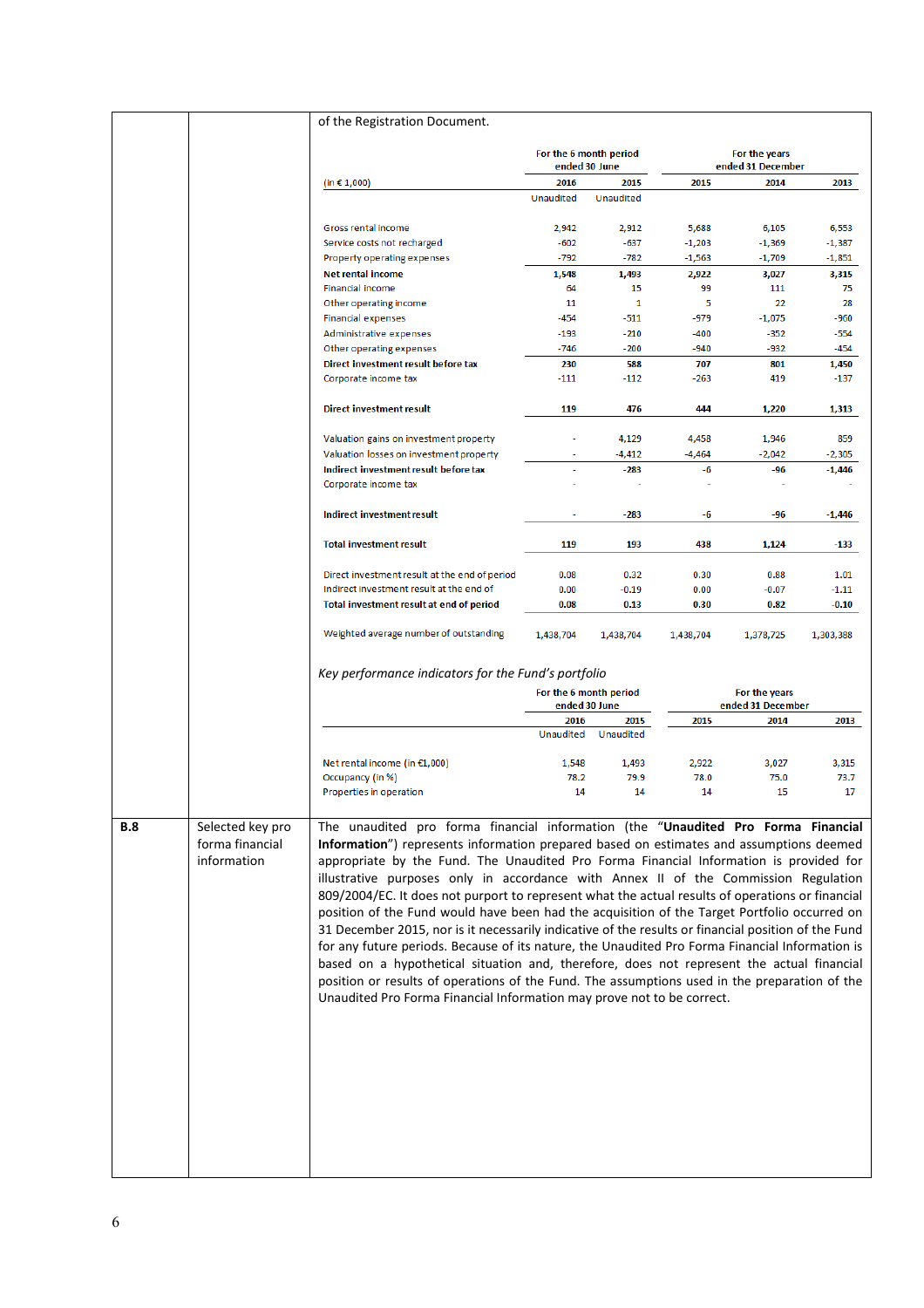|                                                                                                                                                                                                                                                                                            | Group <sup>(1)</sup>                  | Target <sup>(2)</sup> | <b>Acquisition</b><br>and | Pro forma<br>Income |
|--------------------------------------------------------------------------------------------------------------------------------------------------------------------------------------------------------------------------------------------------------------------------------------------|---------------------------------------|-----------------------|---------------------------|---------------------|
| (in $\epsilon$ 1,000)                                                                                                                                                                                                                                                                      |                                       |                       | <b>Offering</b>           | statement           |
| Gross rental income                                                                                                                                                                                                                                                                        | 5,688                                 | 2,624                 | 0                         | 8,312               |
| Service costs charged                                                                                                                                                                                                                                                                      | 743                                   | 1,167                 | 0                         | 1,910               |
| <b>Total revenues</b>                                                                                                                                                                                                                                                                      | 6,431                                 | 3,791                 | 0                         | 10,222              |
| Service costs paid                                                                                                                                                                                                                                                                         | $-1,946$                              | $-1,114$              | 0                         | $-3,060$            |
| Property expenses                                                                                                                                                                                                                                                                          | $-1,563$                              | -646                  | 0                         | -2,209              |
| Net rental income                                                                                                                                                                                                                                                                          | 2,922                                 | 2,031                 | 0                         | 4,953               |
| <b>Valuation results</b>                                                                                                                                                                                                                                                                   | -6                                    | 0                     | 1,303                     | 1,297               |
| Results on disposals                                                                                                                                                                                                                                                                       | 0                                     | 0                     | 0                         | 0                   |
| General costs                                                                                                                                                                                                                                                                              | $-1,340$                              | $-211$                | $-772$                    | -2,323              |
| Other income and expense                                                                                                                                                                                                                                                                   | 5                                     | 0                     | 0                         | 5                   |
| <b>Operational result</b>                                                                                                                                                                                                                                                                  | 1,581                                 | 1,820                 | 531                       | 3,932               |
| Interest charges                                                                                                                                                                                                                                                                           | -979                                  | 0                     | -847                      | $-1,826$ C          |
| Interest income                                                                                                                                                                                                                                                                            | 99                                    | 0                     | 0                         | 99                  |
| <b>Net interest</b>                                                                                                                                                                                                                                                                        | $-880$                                | 0                     | -847                      | $-1,727$            |
| Other financial income and expense                                                                                                                                                                                                                                                         | 0                                     | 0                     | 0                         | 0                   |
| <b>Result before tax</b>                                                                                                                                                                                                                                                                   | 701                                   | 1,820                 | $-316$                    | 2,205               |
| Taxes on result                                                                                                                                                                                                                                                                            | -263                                  | -346                  | -137                      | -746                |
| <b>Result from continuing operations</b>                                                                                                                                                                                                                                                   | 438                                   | 1,474                 | $-453$                    | 1,459               |
| Results from discontinued operations                                                                                                                                                                                                                                                       | 0                                     | 0                     | 0                         | 0                   |
| <b>Result</b>                                                                                                                                                                                                                                                                              | 438                                   | 1,474                 | -453                      | 1,459               |
| December 2015.<br>(2) The financial information on the Target Portfolio consists of gross rental income, service costs charged and paid, property expenses<br>and rental income information for the twelve months ended 31 December 2015, derived from the Sellers' information memorandum | and the internal management accounts. |                       |                           |                     |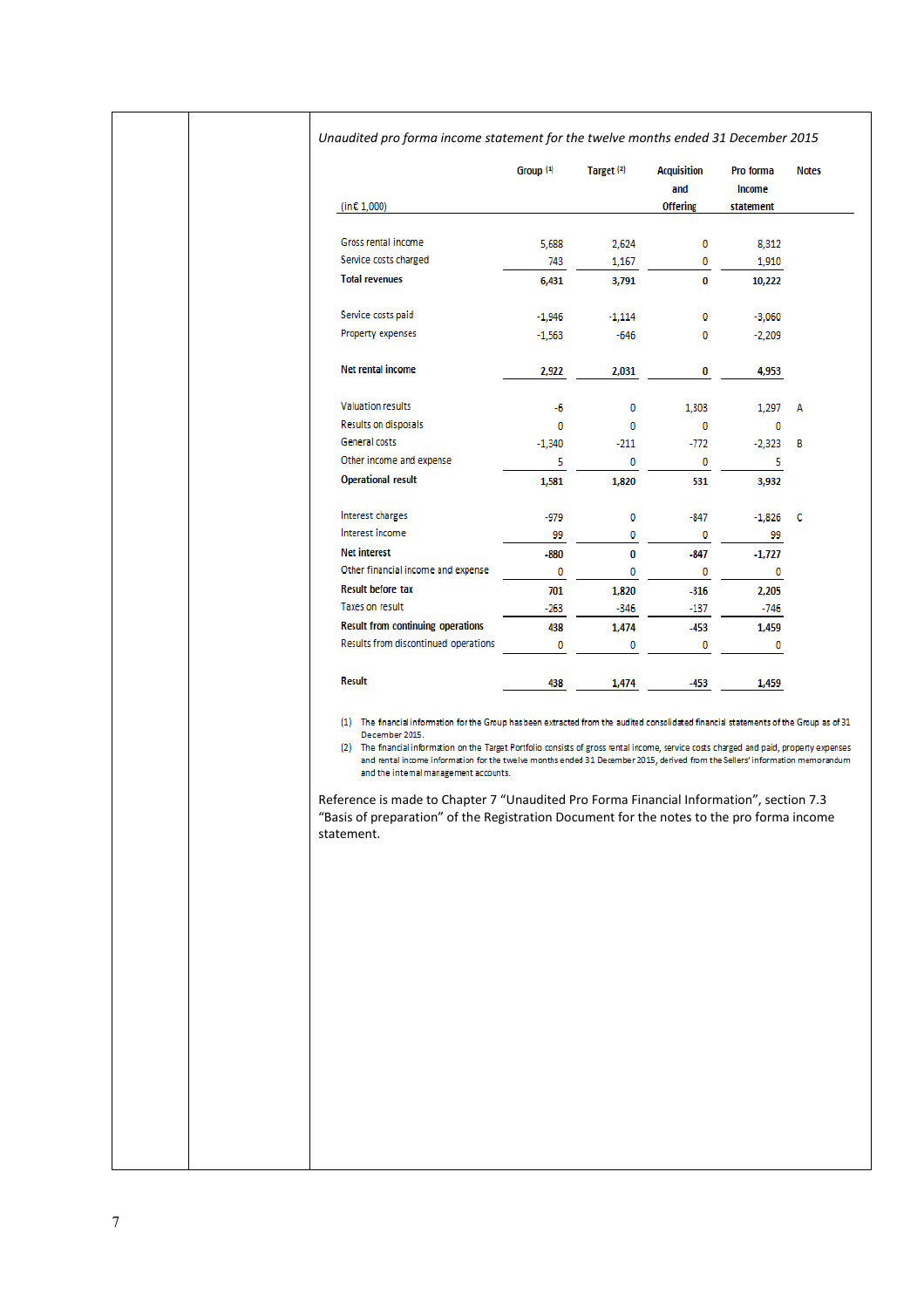|             |                                              | Unaudited pro forma balance sheet as of 31 December 2015                                                                                                                                                                                                                                                                                                                                                                                                   |                      |                       |                           |                      |              |
|-------------|----------------------------------------------|------------------------------------------------------------------------------------------------------------------------------------------------------------------------------------------------------------------------------------------------------------------------------------------------------------------------------------------------------------------------------------------------------------------------------------------------------------|----------------------|-----------------------|---------------------------|----------------------|--------------|
|             |                                              |                                                                                                                                                                                                                                                                                                                                                                                                                                                            | Group <sup>(1)</sup> | Target <sup>(2)</sup> | <b>Acquisition</b><br>and | Pro forma<br>balance | <b>Notes</b> |
|             |                                              | (in $£ 1,000$ )                                                                                                                                                                                                                                                                                                                                                                                                                                            |                      |                       | <b>Offering</b>           | sheet                |              |
|             |                                              | <b>Assets</b>                                                                                                                                                                                                                                                                                                                                                                                                                                              |                      |                       |                           |                      |              |
|             |                                              | Non-current assets                                                                                                                                                                                                                                                                                                                                                                                                                                         |                      |                       |                           |                      |              |
|             |                                              | Investment properties in operation                                                                                                                                                                                                                                                                                                                                                                                                                         | 53,272               | 25,900                | 1,303                     | 80,475               | А            |
|             |                                              | <b>Investment properties</b>                                                                                                                                                                                                                                                                                                                                                                                                                               | 53,272               | 25,900                | 1,303                     | 80,475               |              |
|             |                                              | Other financial assets                                                                                                                                                                                                                                                                                                                                                                                                                                     | 76                   |                       |                           | 76                   |              |
|             |                                              | Deferred tax assets                                                                                                                                                                                                                                                                                                                                                                                                                                        | 710                  |                       |                           | 710                  |              |
|             |                                              | Other non-current assets                                                                                                                                                                                                                                                                                                                                                                                                                                   | 786                  | 0                     | 0                         | 786                  |              |
|             |                                              | <b>Total non-current assets</b>                                                                                                                                                                                                                                                                                                                                                                                                                            | 54,058               | 25,900                | 1,303                     | 81,261               |              |
|             |                                              | <b>Current assets</b>                                                                                                                                                                                                                                                                                                                                                                                                                                      |                      |                       |                           |                      |              |
|             |                                              | Trade receivables                                                                                                                                                                                                                                                                                                                                                                                                                                          | 485                  |                       | ×                         | 485                  |              |
|             |                                              | Cash and cash equivalents                                                                                                                                                                                                                                                                                                                                                                                                                                  | 1,660                | 1,820                 | 125                       | 3,605                | в            |
|             |                                              | <b>Total current assets</b>                                                                                                                                                                                                                                                                                                                                                                                                                                | 2,145                | 1,820                 | 125                       | 4,090                |              |
|             |                                              | <b>Total assets</b>                                                                                                                                                                                                                                                                                                                                                                                                                                        | 56,203               | 27,720                | 1,428                     | 85,351               |              |
|             |                                              | <b>Equity and liabilities</b>                                                                                                                                                                                                                                                                                                                                                                                                                              |                      |                       |                           |                      |              |
|             |                                              | <b>Equity</b><br>Share capital                                                                                                                                                                                                                                                                                                                                                                                                                             | 7,194                |                       | 8,632                     | 15,826               |              |
|             |                                              | Share premium                                                                                                                                                                                                                                                                                                                                                                                                                                              | 16,786               |                       |                           | 16,786               |              |
|             |                                              | Equity component convertible bonds                                                                                                                                                                                                                                                                                                                                                                                                                         | 91                   |                       | 144                       | 235                  |              |
|             |                                              | Reserves and retained earnings                                                                                                                                                                                                                                                                                                                                                                                                                             | 4,498                | 1,474                 | -453                      | 5,519                |              |
|             |                                              | <b>Total equity</b>                                                                                                                                                                                                                                                                                                                                                                                                                                        | 28.569               | 1,474                 | 8.323                     | 38,366               | c            |
|             |                                              | Long term liabilities                                                                                                                                                                                                                                                                                                                                                                                                                                      |                      |                       |                           |                      |              |
|             |                                              | Interest bearing liabilities                                                                                                                                                                                                                                                                                                                                                                                                                               | 21,010               | ٠                     | 17,626                    | 38,636               | D            |
|             |                                              | Deferred tax liabilities<br>Other long-term liabilities                                                                                                                                                                                                                                                                                                                                                                                                    | 4,271<br>0           | 346                   | 137<br>0                  | 4,754<br>0           |              |
|             |                                              | <b>Total long-term liabilities</b>                                                                                                                                                                                                                                                                                                                                                                                                                         | 25,281               | 346                   | 17,762                    | 43,389               |              |
|             |                                              | <b>Short-term liabilities</b>                                                                                                                                                                                                                                                                                                                                                                                                                              |                      |                       |                           |                      |              |
|             |                                              | Trade payables                                                                                                                                                                                                                                                                                                                                                                                                                                             | 1,199                |                       | 772                       | 1,971                | ε            |
|             |                                              | Interest bearing liabilities                                                                                                                                                                                                                                                                                                                                                                                                                               | 1,154                |                       | 470                       | 1,624                | D            |
|             |                                              | <b>Total short-term liabilities</b>                                                                                                                                                                                                                                                                                                                                                                                                                        | 2,353                | 0                     | 1,242                     | 3,595                |              |
|             |                                              | <b>Total equity and liabilities</b>                                                                                                                                                                                                                                                                                                                                                                                                                        | 56,203               | 1,820                 | 27,328                    | 85,351               |              |
|             |                                              | (1) The financial information for the Group has been extracted from the audited consolidated financial statements of the Group as of 31<br>December 2015.<br>The financial information on the Target Portfolio consist of the aggregate fair value of the assets comprising in the Target Portfolio,<br>(2)<br>as set out in the Target Portfolio Valuation Report prepared by CBRE in combination with the acquisition costs for the Target<br>Portfolio. |                      |                       |                           |                      |              |
|             |                                              | Reference is made to Chapter 7 "Unaudited Pro Forma Financial Information", section 7.3<br>"Basis of preparation" of the Registration Document for the notes to the pro forma balance<br>sheet.                                                                                                                                                                                                                                                            |                      |                       |                           |                      |              |
| B.9         | Profit forecast or<br>estimate               | Not applicable.                                                                                                                                                                                                                                                                                                                                                                                                                                            |                      |                       |                           |                      |              |
| <b>B.10</b> | Qualifications in<br>the auditor's<br>report | Not applicable.                                                                                                                                                                                                                                                                                                                                                                                                                                            |                      |                       |                           |                      |              |
| <b>B.11</b> | Working capital                              | The Fund is of the opinion that its working capital is sufficient for the present requirements of<br>the Fund and its subsidiaries, that is, for at least the next 12 months following the date of the<br>Securities Note.                                                                                                                                                                                                                                 |                      |                       |                           |                      |              |
| <b>B.33</b> | Information from<br>Annex 1                  | Included where applicable.                                                                                                                                                                                                                                                                                                                                                                                                                                 |                      |                       |                           |                      |              |
| <b>B.34</b> | Investment                                   | The Fund's objective is to offer institutional and private investors the opportunity to invest in a                                                                                                                                                                                                                                                                                                                                                        |                      |                       |                           |                      |              |
|             | objective and                                | commercial real estate portfolio in the established and emerging markets of Central and                                                                                                                                                                                                                                                                                                                                                                    |                      |                       |                           |                      |              |
|             | policy, investment                           | Eastern Europe ("CEE"). It uses the expertise of in-company and external commercial real                                                                                                                                                                                                                                                                                                                                                                   |                      |                       |                           |                      |              |
|             | restrictions                                 | estate specialists, who operate in the local markets concerned. The Fund's investment policy is                                                                                                                                                                                                                                                                                                                                                            |                      |                       |                           |                      |              |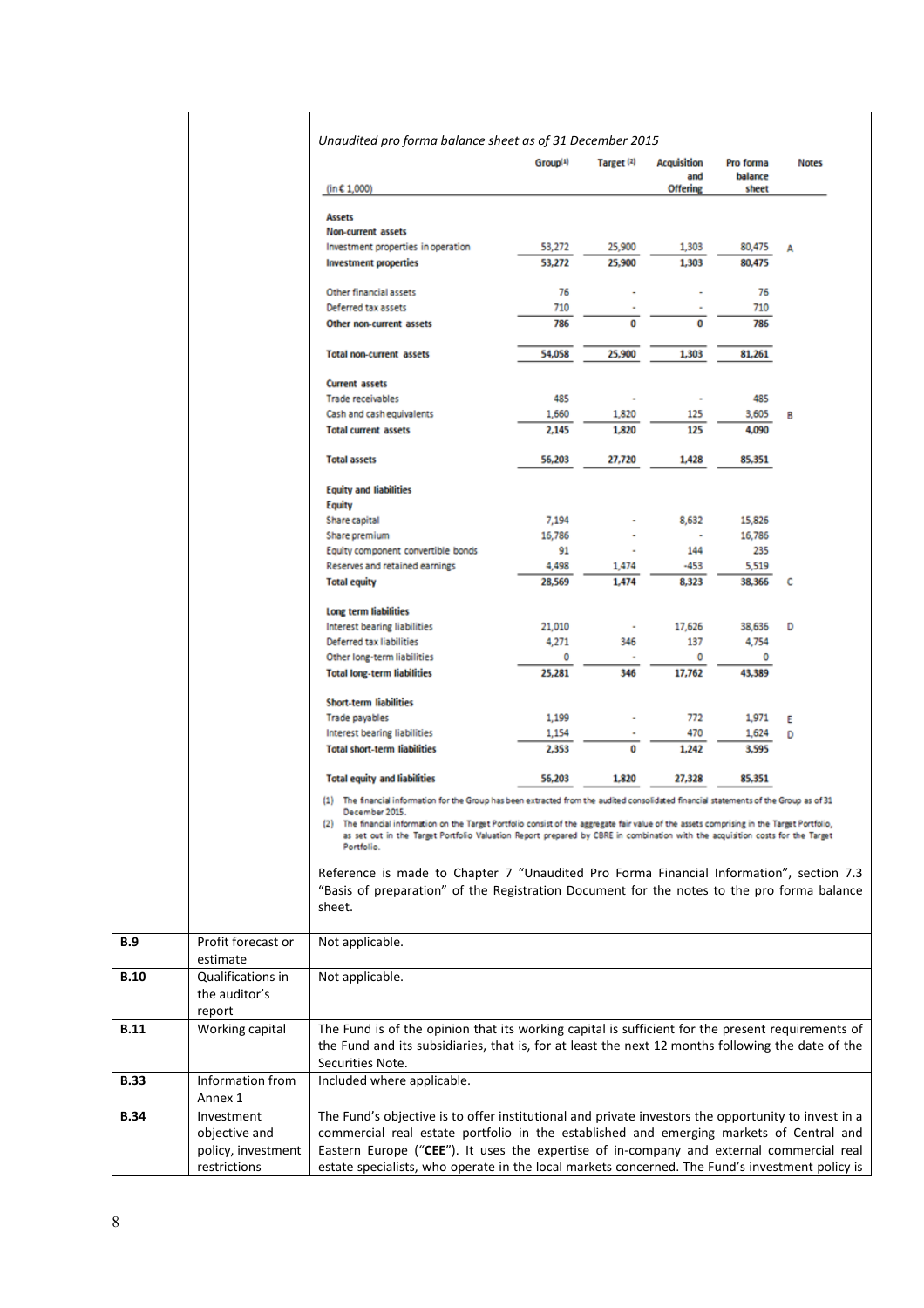|             |                                                        | to deliver a high income return from commercial real estate whilst preserving capital value.                                                                                                                                                                                                                                                                                                                                                                                                                                                                                                                                                                                                                                                                         |
|-------------|--------------------------------------------------------|----------------------------------------------------------------------------------------------------------------------------------------------------------------------------------------------------------------------------------------------------------------------------------------------------------------------------------------------------------------------------------------------------------------------------------------------------------------------------------------------------------------------------------------------------------------------------------------------------------------------------------------------------------------------------------------------------------------------------------------------------------------------|
|             |                                                        | The Fund solely invests in commercial real estate in the CEE region. No other investment<br>restrictions apply to the Fund. In the event of a breach of an investment restriction, Arcona<br>Capital Fund Management B.V. (the "Fund Manager") will announce the actions it will take to<br>remedy the breach in a press release.<br>The Fund Manager applies the following investment policy with respect to the Fund:                                                                                                                                                                                                                                                                                                                                              |
|             |                                                        | The Fund will directly and indirectly invest in commercial real estate in Central and<br>Eastern Europe.<br>No more than 60% of the book value of the Fund's real estate portfolio will be financed<br>$\bullet$<br>with borrowed capital (provided that if the value of de real estate decreases, this                                                                                                                                                                                                                                                                                                                                                                                                                                                              |
|             |                                                        | percentage could exceed 60%).<br>The Fund is allowed to invest in securities or places funds in a deposit account in order<br>$\bullet$<br>to preserve cash and liquidity.                                                                                                                                                                                                                                                                                                                                                                                                                                                                                                                                                                                           |
|             |                                                        | Investments will be diversified across:<br>$\bullet$<br>Countries, regions and cities in Central and Eastern Europe.<br>$\circ$                                                                                                                                                                                                                                                                                                                                                                                                                                                                                                                                                                                                                                      |
|             |                                                        | Commercial sectors, including offices, retail, industrial and logistics.<br>$\circ$<br>Property classes: A-/ B-/ C-class.<br>$\circ$<br>Sizes of individual projects.<br>$\circ$                                                                                                                                                                                                                                                                                                                                                                                                                                                                                                                                                                                     |
|             |                                                        | The Fund Manager may use financial instruments to hedge interest risk and currency risks,<br>though has opted not to do so at present. The Fund Manager actively manages the Fund's<br>portfolio by using its thorough knowledge of the local real estate markets and its experience in<br>various CEE countries to identify new investment opportunities. Assets held will be assessed<br>regularly to determine whether they should be retained in the portfolio or sold.                                                                                                                                                                                                                                                                                          |
| <b>B.35</b> | Borrowing and/or<br>leverage limits                    | No more than 60% of the book value of the Fund's real estate portfolio will be financed with<br>borrowed capital (provided that if the value of de real estate decreases, this percentage could<br>exceed 60%).                                                                                                                                                                                                                                                                                                                                                                                                                                                                                                                                                      |
| <b>B.36</b> | Regulatory status                                      | On 24 January 2006 the Fund Manager obtained a licence from the AFM under the Act on the<br>Supervision of Investment Institutions. Since 1 January 2007 the Fund has operated under the<br>Financial Supervision Act (Wet op het financieel toezicht). The Fund is supervised by the Dutch<br>Central Bank (De Nederlandsche Bank N.V.) and the AFM.                                                                                                                                                                                                                                                                                                                                                                                                                |
| <b>B.37</b> | Investor profile                                       | The Fund's investments are diversified in asset classes (offices, retail and others) and<br>geographically over various regions and cities in Central and Eastern Europe. The Fund is<br>attractive for institutional and private investors who wish to invest in a closed-end investment<br>company whose objective is to provide investors with high relative income return and the<br>potential for long-term capital appreciation from investing in offices and retail properties in<br>Central and Eastern Europe.                                                                                                                                                                                                                                              |
| <b>B.38</b> | Disclosure<br>requirement                              | Not applicable.                                                                                                                                                                                                                                                                                                                                                                                                                                                                                                                                                                                                                                                                                                                                                      |
| <b>B.39</b> | Disclosure<br>requirement                              | Not applicable.                                                                                                                                                                                                                                                                                                                                                                                                                                                                                                                                                                                                                                                                                                                                                      |
| <b>B.40</b> | Applicant's<br>service providers                       | The Fund Manager cooperates with a number of internal and external service providers for the<br>asset and property management of the Fund's investment properties:                                                                                                                                                                                                                                                                                                                                                                                                                                                                                                                                                                                                   |
|             |                                                        | Arcona Capital Czech Republic, s.r.o., a Czech legal entity with its office in Prague, is<br>$\qquad \qquad -$<br>responsible for the asset management of the Fund's investment properties in the<br>Czech Republic and Slovakia;<br>Arcona Capital Poland Sp. z o.o., a Polish legal entity with its office in Warsaw, will be<br>$\qquad \qquad -$<br>responsible for the asset management of the Fund's investment properties in Poland;<br>International real estate advisory firm Knight Frank is responsible for the property<br>$\overline{\phantom{a}}$<br>management of the Fund's investment properties in the Czech Republic; and<br>Zbereko, spol. s.r.o. is responsible for the property management of the Fund's<br>investment properties in Slovakia. |
| B.41        | Identity and<br>regulatory status<br>of any investment | See under B.36.                                                                                                                                                                                                                                                                                                                                                                                                                                                                                                                                                                                                                                                                                                                                                      |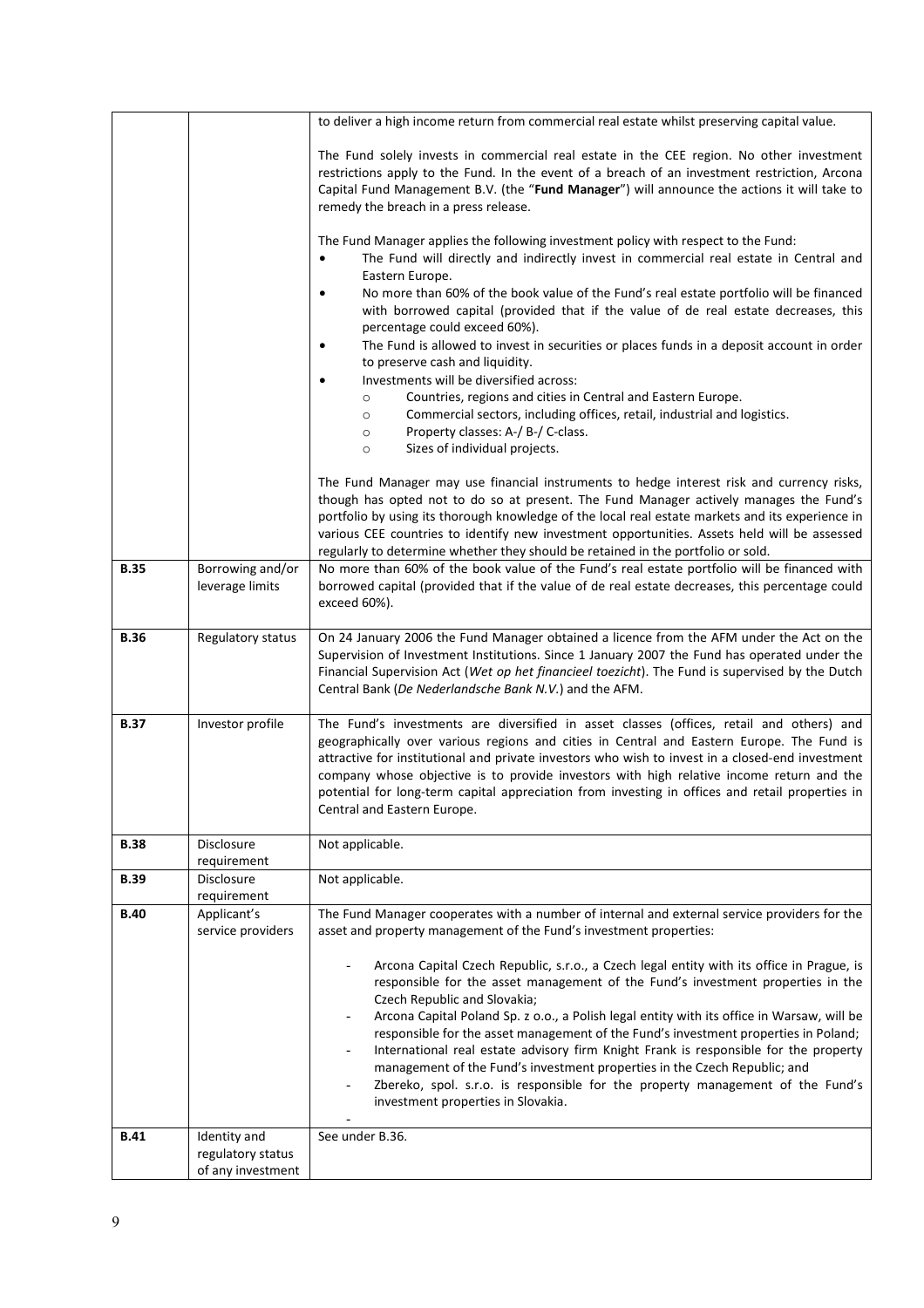|             | manager,              |                                                                                                     |
|-------------|-----------------------|-----------------------------------------------------------------------------------------------------|
|             | investment            |                                                                                                     |
|             | advisor,              |                                                                                                     |
|             | custodian, trustee    |                                                                                                     |
|             | or fiduciary          |                                                                                                     |
| <b>B.42</b> | Frequency of          | The Fund Manager is responsible for the determination and calculation of the net asset value of     |
|             | determining net       | the Fund. The Fund's administrator (KroeseWevers Accountants B.V.) periodically verifies the        |
|             | asset value of the    | calculated net asset value of the Fund. The net asset value per Share is calculated and             |
|             | collective            | published on the Fund's website every trading day.                                                  |
|             | investment            |                                                                                                     |
|             | undertaking and       |                                                                                                     |
|             | means of              |                                                                                                     |
|             | communication         |                                                                                                     |
| <b>B.43</b> | Umbrella              | Not applicable.                                                                                     |
|             | collective            |                                                                                                     |
|             | investment            |                                                                                                     |
|             | undertaking           |                                                                                                     |
| <b>B.44</b> | No commenced          | Not applicable.                                                                                     |
|             | operations            |                                                                                                     |
| <b>B.45</b> | The Fund's            | In the Czech Republic the Fund has invested in office properties in Prague and Brno. As of the      |
|             | portfolio             | date of the Registration Document, the Fund's Czech portfolio comprised 5 offices. As of 30         |
|             |                       | June 2016, the Fund's Czech portfolio of offices had a total value of €15.66 million, representing  |
|             |                       | 29.4% of the total Fund portfolio.                                                                  |
|             |                       |                                                                                                     |
|             |                       | In Slovakia, the Fund has invested in properties in the capital Bratislava and the regional cities  |
|             |                       | of Košice and Žilina. As of the date of the Registration Document, the Fund's portfolio in          |
|             |                       | Slovakia comprised 9 properties. These properties are predominantly in office use, but also         |
|             |                       | provide retail and residential space. As of 30 June 2016, the Slovak Portfolio had a total value of |
|             |                       | €37.67 million, representing 70.6% of the total value of the total Fund portfolio.                  |
|             |                       |                                                                                                     |
|             |                       | The Fund has entered into an agreement to purchase the Target Portfolio.                            |
| <b>B.46</b> | Most recent net       | The net asset value per Share is €20.25, as per 26 October 2016.                                    |
|             |                       |                                                                                                     |
|             | asset value per       |                                                                                                     |
|             | security              |                                                                                                     |
|             |                       | Section C - Securities                                                                              |
| Element     | Description           | Disclosure requirement                                                                              |
|             |                       |                                                                                                     |
| C.1         | Type of security      | The Shares are ordinary shares in the capital of the Fund. The address of Euroclear Netherlands     |
|             | and security<br>codes | is: Herengracht 459-469, 1017 BS Amsterdam.                                                         |
|             |                       | The New Shares will be traded under the following characteristics:                                  |
|             |                       | ISIN Code: NL0006311706                                                                             |
|             |                       | Euronext Amsterdam Symbol: "ARCPF"                                                                  |
|             |                       | The Rights will be traded under the following characteristics:                                      |
|             |                       | -ISIN Code: NL0012061022                                                                            |
|             |                       | -Euronext Amsterdam Symbol: "ARCRI"                                                                 |
|             |                       |                                                                                                     |
| C.2         | Currency of the       | The Offer Securities are priced in euro.                                                            |
|             | securities issue      |                                                                                                     |
| C.3         | Number of shares      | At the date of this Summary, the Fund's authorised capital amounts to €25,000,000 and is            |
|             | issued, par value     | divided into divided into 4,999,999 ordinary shares (elsewhere in this Securities Note referred     |
|             | per share             | to as Shares), with a nominal value of €5 and 1 Priority Share, with a nominal value of €5.         |
|             |                       |                                                                                                     |
|             |                       | At the date of this Summary, the Fund's issued share capital amounts to €7,193,525. The issued      |
|             |                       | share capital is divided into 1,438,704 ordinary Shares and 1 Priority Share.                       |
| C.4         | Rights attached to    | Each Share confers the right to cast one vote. Except where the law or the Articles of              |
|             | the securities        | Association of the Fund (the "Articles of Association") require a qualified majority, all           |
|             |                       | resolutions shall be adopted by absolute majority of the votes cast.                                |
|             |                       |                                                                                                     |
|             |                       | The Priority Share carries various special rights (for more information, see Chapter 13 "Share      |
|             |                       | Capital and Shareholders Meetings", section 13.2 "Summary of the Articles of Association" of        |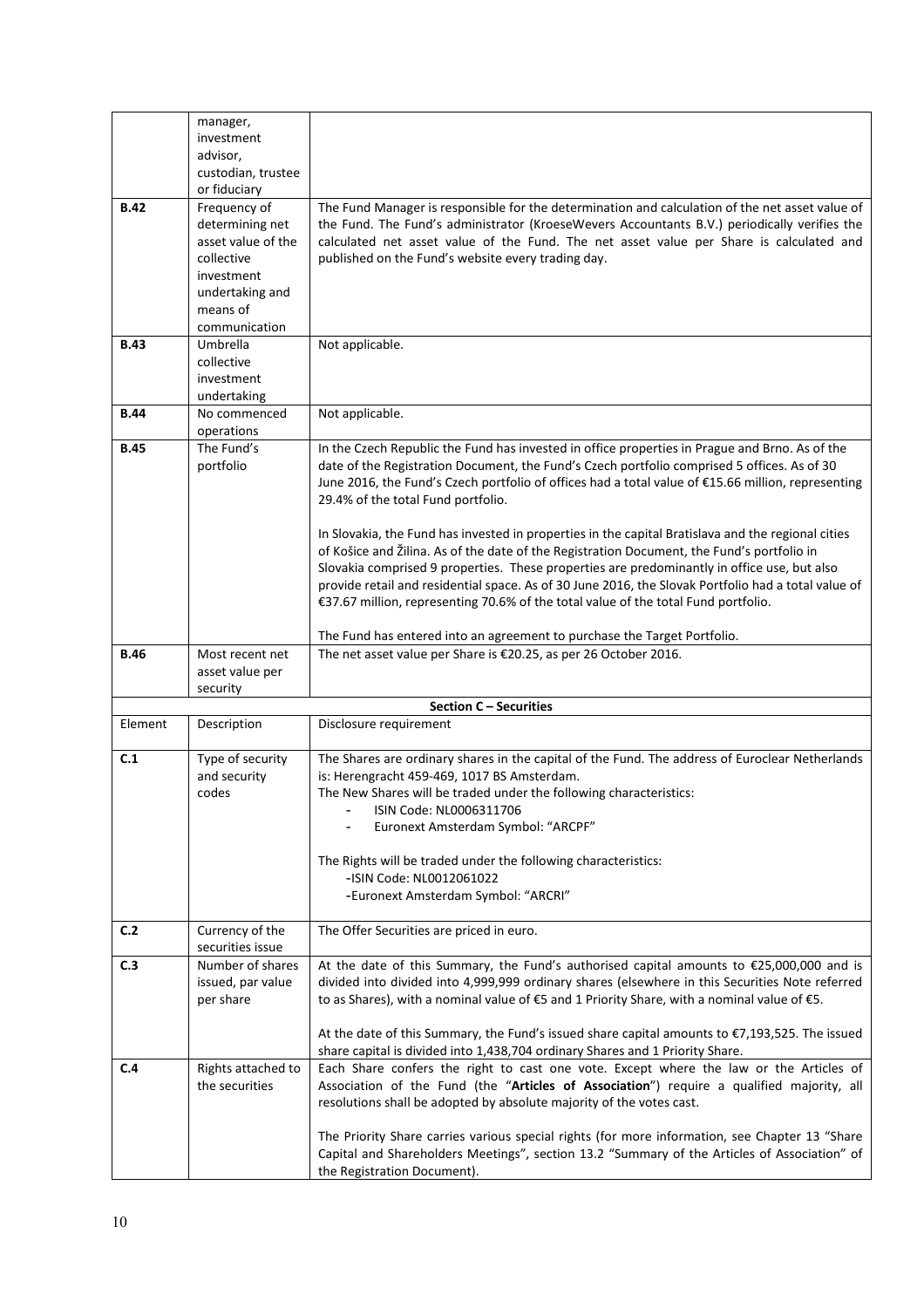| C.5     | Restrictions on                                                 | Among others, the following special rights are attached to the Priority Share: the right to<br>propose to suspend or dismiss members of the management board and the supervisory board<br>of the Fund, to determine the number and make binding nominations for appointments of<br>members of the management board and supervisory board and to propose to amend the<br>articles of association of the Fund.<br>All Shares have equal ranking rights and claims to the Fund's profits and assets. However, from<br>the profit earned in a financial year in so far as possible a dividend is first distributed on the<br>Priority Share (held by the Priority), the amount of which is equal to 7% on an annual basis,<br>calculated on the nominal amount of the Priority Share of €5. No further distributions are made<br>on the Priority Share.<br>The Offer Securities are freely transferable (subject to selling and transfer restrictions pursuant                                                                                                                                                                                                                                                                                                                                                                                                                                                                                                                                                                                                                                                                                                                                                                                                                                                                                                                 |
|---------|-----------------------------------------------------------------|----------------------------------------------------------------------------------------------------------------------------------------------------------------------------------------------------------------------------------------------------------------------------------------------------------------------------------------------------------------------------------------------------------------------------------------------------------------------------------------------------------------------------------------------------------------------------------------------------------------------------------------------------------------------------------------------------------------------------------------------------------------------------------------------------------------------------------------------------------------------------------------------------------------------------------------------------------------------------------------------------------------------------------------------------------------------------------------------------------------------------------------------------------------------------------------------------------------------------------------------------------------------------------------------------------------------------------------------------------------------------------------------------------------------------------------------------------------------------------------------------------------------------------------------------------------------------------------------------------------------------------------------------------------------------------------------------------------------------------------------------------------------------------------------------------------------------------------------------------------------------|
|         | the free<br>transferability of<br>the securities                | to applicable securities laws).                                                                                                                                                                                                                                                                                                                                                                                                                                                                                                                                                                                                                                                                                                                                                                                                                                                                                                                                                                                                                                                                                                                                                                                                                                                                                                                                                                                                                                                                                                                                                                                                                                                                                                                                                                                                                                            |
| C.6     | Listing and<br>admission to<br>trading                          | The Shares are listed. Application has been made to admit the Rights and New Shares to trading<br>on Euronext Amsterdam.                                                                                                                                                                                                                                                                                                                                                                                                                                                                                                                                                                                                                                                                                                                                                                                                                                                                                                                                                                                                                                                                                                                                                                                                                                                                                                                                                                                                                                                                                                                                                                                                                                                                                                                                                   |
| C.7     | Dividend policy                                                 | The dividend policy for the Fund is to increase dividend payments to a level of 8% per annum<br>based on the prevailing Share price within $3 - 5$ years. In deciding whether to propose a<br>dividend, the Management Board will take into consideration contractual, legal and regulatory<br>restrictions on the payment of dividends and such other factors as it may deem relevant. The<br>Priority determines each year which part of the profits remaining after payment of dividend on<br>the Priority Share (see Chapter 3 "Dividends and dividend policy", section 3.1 "Dividend policy"<br>of the Registration Document), shall be added to the Fund's reserves.<br>The Fund may only make distributions to its shareholders in so far as its equity after the<br>dividend payment does not fall below the sum of the paid-in and called-up share capital plus<br>the reserves as required to be maintained by Dutch law and the Articles of Association. On the<br>date of the Prospectus there are no contractual and regulatory restrictions on the payment of<br>dividends by the Fund and its subsidiaries, save for the restrictions provided for in the financing<br>agreements with Slovenska Sporitelňa and Sberbank and, following completion of the<br>acquisition of the Target Portfolio, with Raiffeisen Bank Polska S.A. in respect of the Fund's<br>subsidiaries in case of a breach of any covenants (see Chapter 9 "Operating and Financial<br>Review", section 9.6 "Liquidity and capital resources" under "Limitations on borrowings,<br>restrictions and covenants" of the Registration Document).<br>There can be no assurance that the Fund will generate sufficient earnings to allow it to pay<br>dividends and if it does, the General Meeting of Shareholders may elect to reinvest the entire<br>profit instead of paying dividends. |
|         |                                                                 | Section D - Risks                                                                                                                                                                                                                                                                                                                                                                                                                                                                                                                                                                                                                                                                                                                                                                                                                                                                                                                                                                                                                                                                                                                                                                                                                                                                                                                                                                                                                                                                                                                                                                                                                                                                                                                                                                                                                                                          |
| Element | Description                                                     | Disclosure requirement                                                                                                                                                                                                                                                                                                                                                                                                                                                                                                                                                                                                                                                                                                                                                                                                                                                                                                                                                                                                                                                                                                                                                                                                                                                                                                                                                                                                                                                                                                                                                                                                                                                                                                                                                                                                                                                     |
| D.1     | Key risks relating<br>to the Fund's<br>business and<br>industry | Investors should carefully consider the risks described in "Risk Factors" and all of the other<br>information set forth in the Prospectus before deciding to invest in any of the Offer Securities.<br>The summary of risks listed below do not necessarily comprise all risks associated with<br>investments in the Offer Securities, but take into account those which are known to the Fund<br>and which the Fund considers material. A more detailed discussion can be found in Chapter 1<br>"Risk Factors" in the Registration Document.                                                                                                                                                                                                                                                                                                                                                                                                                                                                                                                                                                                                                                                                                                                                                                                                                                                                                                                                                                                                                                                                                                                                                                                                                                                                                                                              |
|         |                                                                 | Risks specific to the Fund and the sector in which it operates:<br>The Fund is exposed to certain risks relating to real estate investments;<br>1.<br>Since 2012 the markets in which the Fund is active have stabilised and are now<br>2.                                                                                                                                                                                                                                                                                                                                                                                                                                                                                                                                                                                                                                                                                                                                                                                                                                                                                                                                                                                                                                                                                                                                                                                                                                                                                                                                                                                                                                                                                                                                                                                                                                 |
|         |                                                                 | showing robust levels of growth, but should the recovery not be sustained this will<br>have an negative impact on Fund performance;<br>A competitive property market may adversely affect the Fund's revenue and<br>3.<br>profitability;<br>The Fund operates at the moment in two Central European countries and may be<br>4.<br>unable to manage risks associated with its international operations. With the Target                                                                                                                                                                                                                                                                                                                                                                                                                                                                                                                                                                                                                                                                                                                                                                                                                                                                                                                                                                                                                                                                                                                                                                                                                                                                                                                                                                                                                                                     |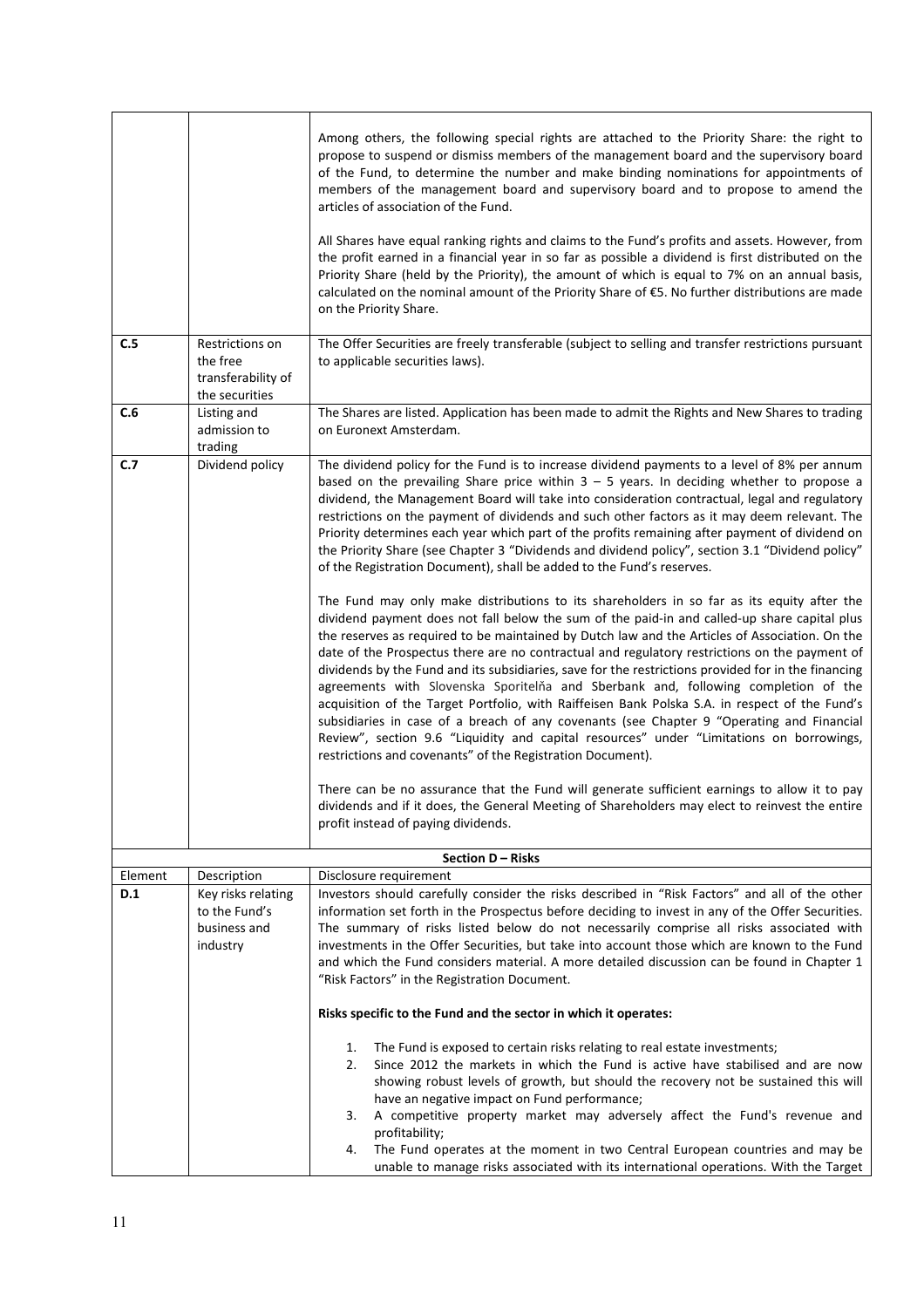|  |    | Portfolio the Fund will be active in one more county in Central Europe;                                                            |
|--|----|------------------------------------------------------------------------------------------------------------------------------------|
|  | 5. | The Fund is exposed to the risk of revaluations with respect to its properties;                                                    |
|  | 6. | Property valuation is inherently subjective and uncertain and based on assumptions                                                 |
|  |    | which may prove to be inaccurate or affected by factors outside of the Fund's control;                                             |
|  | 7. | The Fund may not be able to successfully engage in acquisitions, disposals,                                                        |
|  |    | refurbishments or expansions of properties;                                                                                        |
|  | 8. | Increased maintenance and redevelopment costs could adversely affect the Fund's                                                    |
|  |    | results;                                                                                                                           |
|  | 9. | Loss of its managerial staff and other key personnel could hamper the ability of the                                               |
|  |    | Fund to fulfil its business strategies;                                                                                            |
|  |    | 10. The Fund may be liable for environmental issues on or in its properties;                                                       |
|  |    | 11. The Fund is exposed to risks related to the acquisition and ownership of real estate                                           |
|  |    | properties;                                                                                                                        |
|  |    | 12. The Fund is moving ahead with its plans to grow its assets under management, but                                               |
|  |    | may not be able to successfully execute planned acquisitions, disposals,                                                           |
|  |    | refurbishments or expansions of properties;                                                                                        |
|  |    | 13. The Fund is exposed to credit risk on rent payments from its tenants;                                                          |
|  |    | 14. The Fund is exposed to risks related to the safety of tenants, including acts of                                               |
|  |    | terrorism and violence;                                                                                                            |
|  |    | 15. The Fund could be exposed to catastrophic events, such as flooding and landslides;                                             |
|  |    | 16. The Fund may suffer losses not covered by insurance;                                                                           |
|  |    | 17. If the Fund and/or the Fund Manager and/or any of the other funds managed by the                                               |
|  |    | Fund Manager loses or is unable to obtain licences necessary for its operations or                                                 |
|  |    | expansion, it may not be able to carry on its business or parts of its current or                                                  |
|  |    | planned businesses;                                                                                                                |
|  |    | 18. A material change in the laws and regulations to which the Fund is subject, or in their                                        |
|  |    | interpretation or enforcement, could materially adversely affect the business, results                                             |
|  |    | of operations and financial conditions of the Fund;                                                                                |
|  |    | 19. The real estate sector is susceptible to fraud;                                                                                |
|  |    | 20. The Fund could decide to concentrate the real estate investments of the Fund, which                                            |
|  |    | would limit the diversification of the asset portfolio;                                                                            |
|  |    | 21. A substantial part of the Fund's costs are relatively fixed and as a result any shortfall                                      |
|  |    | in revenues could have an adverse effect on the Fund's profit.                                                                     |
|  |    | Risks relating to the financing of the Fund's activities:                                                                          |
|  |    |                                                                                                                                    |
|  | 1. | A breach of covenants under the Fund's financing agreements could entail increased                                                 |
|  |    | interest payments, a forced sale of assets or a suspension of dividend payments, and                                               |
|  |    | cross-default provisions may exacerbate existing risks;                                                                            |
|  | 2. | Accessing capital on satisfactory terms is necessary for maintaining, growing and<br>developing the Fund's business and portfolio; |
|  | 3. | Changing capital market conditions could have negative consequences for the                                                        |
|  |    | business and results of operations of the Fund;                                                                                    |
|  | 4. | The Fund is exposed to interest rate risks;                                                                                        |
|  | 5. | The Fund is exposed to risks arising from the illiquidity of its portfolio.                                                        |
|  |    |                                                                                                                                    |
|  |    | Risks relating to structure of the Fund                                                                                            |
|  | 1. | The Fund is a holding company with no operations and relies on its operating                                                       |
|  |    | subsidiaries to provide it with funds necessary to meet its financial obligations;                                                 |
|  | 2. | Shareholders may have difficulties protecting their interests as shareholders as the                                               |
|  |    | Fund is a Dutch limited liability company; and                                                                                     |
|  | 3. | Certain controlling arrangements could prevent shareholders from selling their Shares                                              |
|  |    | at a premium.                                                                                                                      |
|  |    |                                                                                                                                    |
|  |    |                                                                                                                                    |
|  |    | Risks relating to the Acquisition                                                                                                  |
|  | 1. | The Fund may be subject to unknown liabilities of the Target Portfolio;                                                            |
|  | 2. | The Fund may not be able to successfully and efficiently integrate the Target Portfolio                                            |
|  |    | into its operations or to realise the intended benefits of the Acquisition;                                                        |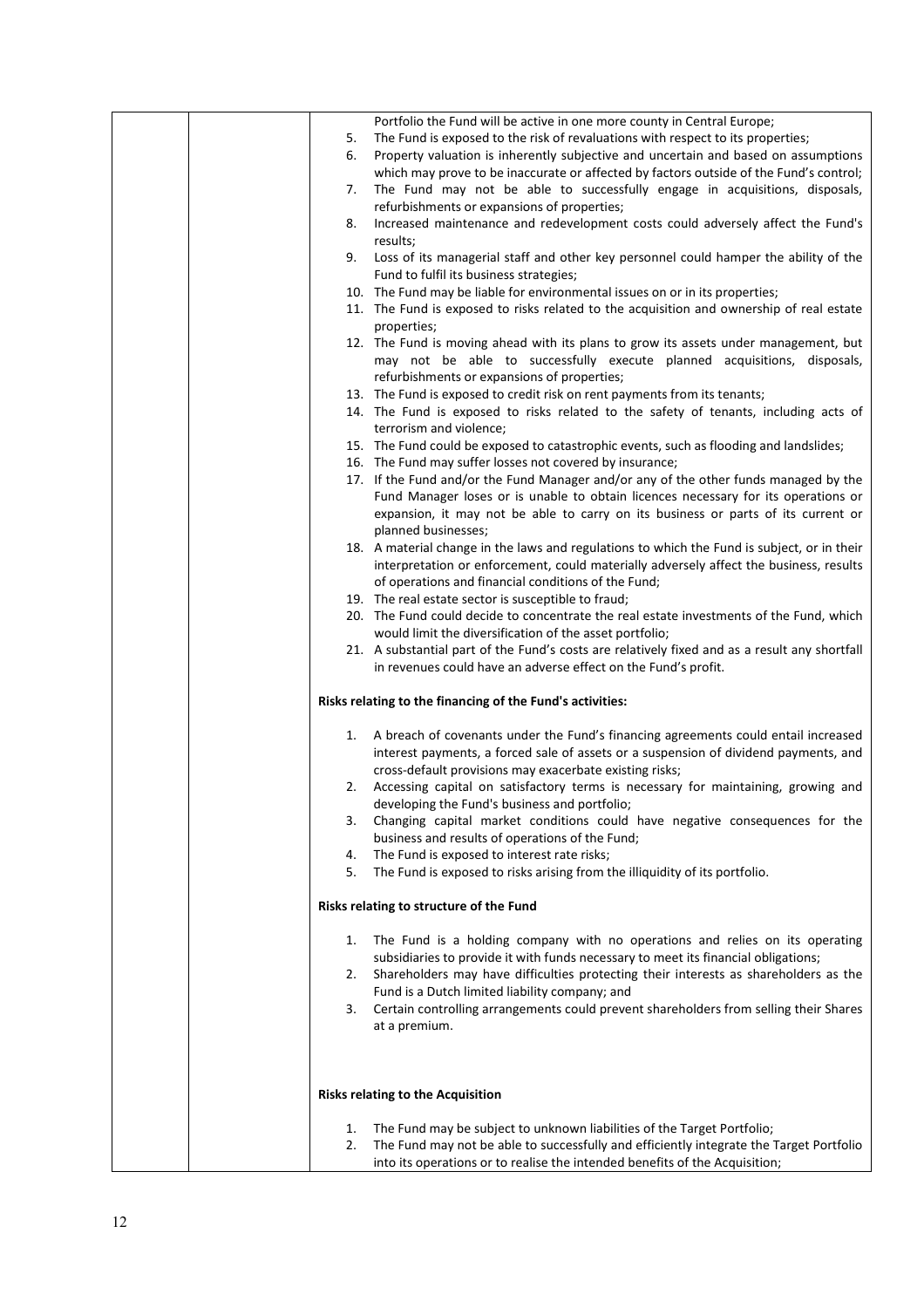|         |                                                            | The Fund's proposed diversification into retail centres in Poland will increase its<br>3.<br>exposure to changes in consumer behaviour, including competition from alternative<br>shopping channels such as the still growing internet shopping trend; and<br>The Target Portfolio holds three properties on ground leases, which may impact the<br>4.<br>value of these properties.                                                                                                                                                                                                                                                                                                                                                                                                                                                                                                                                                                                                                                                                                                                                                                                                                                                                                                                                            |
|---------|------------------------------------------------------------|---------------------------------------------------------------------------------------------------------------------------------------------------------------------------------------------------------------------------------------------------------------------------------------------------------------------------------------------------------------------------------------------------------------------------------------------------------------------------------------------------------------------------------------------------------------------------------------------------------------------------------------------------------------------------------------------------------------------------------------------------------------------------------------------------------------------------------------------------------------------------------------------------------------------------------------------------------------------------------------------------------------------------------------------------------------------------------------------------------------------------------------------------------------------------------------------------------------------------------------------------------------------------------------------------------------------------------|
| D.2     | Key risks relating<br>to the Fund's<br>business            | See under D.1.                                                                                                                                                                                                                                                                                                                                                                                                                                                                                                                                                                                                                                                                                                                                                                                                                                                                                                                                                                                                                                                                                                                                                                                                                                                                                                                  |
| D.3     | Key information                                            | Risks relating to the Shares and the Offering                                                                                                                                                                                                                                                                                                                                                                                                                                                                                                                                                                                                                                                                                                                                                                                                                                                                                                                                                                                                                                                                                                                                                                                                                                                                                   |
|         | on the key risks<br>that are specific<br>to the securities | The market price of the Shares may fluctuate and may decline and trading in the<br>1.<br>Shares may be limited, which might lead to shareholders not being able to sell their<br>Shares at a reasonable price or at all;<br>Risk associated with an active trading market;<br>2.<br>3.<br>Liquidity risks;<br>Risks for shareholders in certain jurisdictions;<br>4.<br>Risks of not exercising Rights in full;<br>5.<br>Risk of dilution by converting bonds into Shares;<br>6.<br>The Fund may not be able to pay or maintain cash dividends and the failure to do so<br>7.<br>would adversely affect the price of the Shares; and<br>One of the major Shareholders may acquire control in the General Meeting of<br>8.<br>Shareholders.                                                                                                                                                                                                                                                                                                                                                                                                                                                                                                                                                                                      |
|         |                                                            | Section E - Offer                                                                                                                                                                                                                                                                                                                                                                                                                                                                                                                                                                                                                                                                                                                                                                                                                                                                                                                                                                                                                                                                                                                                                                                                                                                                                                               |
| Element | Description                                                | Disclosure requirement                                                                                                                                                                                                                                                                                                                                                                                                                                                                                                                                                                                                                                                                                                                                                                                                                                                                                                                                                                                                                                                                                                                                                                                                                                                                                                          |
| E.1     | Net proceeds and<br>estimated<br>expenses                  | The Acquisition will be funded by the proceeds of the 2016 Convertible Bonds in an aggregate<br>principal amount of €3.5 million, the proceeds of the Offering for an amount of €8.6 million, a<br>Bank Loan of approximately €10.5 million and a Vendor Loan of €4.7 million. After deduction of<br>the estimated expenses related to the Offering of €1,141,000, the Fund expects to receive<br>approximately €7.5 million in net proceeds from the Offering.                                                                                                                                                                                                                                                                                                                                                                                                                                                                                                                                                                                                                                                                                                                                                                                                                                                                 |
| E.2a    | Reasons for the<br>Offering, use of<br>proceeds            | The purpose of the Offering is to enable the Fund to finance part of the purchase price of the<br>Target Portfolio. The purchase price of the Freehold Assets is to be further financed with the<br>proceeds of the 2016 Convertible Bonds and the Bank Loan; the purchase price of the<br>Leasehold Assets is to be further financed with the Vendor Loan.<br>In order to close the Bank Loan, a final agreement has to be signed by the parties involved and<br>various customary conditions have to be fulfilled (see Chapter 4 "Reasons for the Offering and<br>use of proceeds" of the Securities Note). In case the Bank Loan would not close, the Acquisition<br>will not be completed. It will not be possible to reverse the closing of the Offering and return<br>the proceeds to the investors who have paid for the New Shares. In that case the net proceeds<br>of the Offering and the 2016 Convertible Bonds will be used to buy any Shares which "RECE<br>Poland" Sp. Z o.o. ("RECE") may have acquired pursuant to its underwriting commitment at the<br>Offer Price (see Chapter 5 "The Offering", section 5.1 "Underwriting Agreement" of the<br>Securities Note) and for other potential acquisitions and/or general corporate purposes or<br>returned to Shareholders, such at the discretion of the Fund. |
| E.3     | Terms and<br>conditions of the<br>Offering                 | <b>Offering</b><br>Subject to certain exceptions and applicable securities laws, and provided the Fund has<br>established to its satisfaction that such action would not result in the contravention of any<br>registration requirement or other legal regulations in any jurisdiction, the shareholders as of<br>the Record Date are being granted Rights that entitle such shareholders to subscribe for New<br>Shares at the Offer Price. Each Share that a shareholder holds immediately after the close of<br>trading on Euronext Amsterdam at 17:40 (CET) on 31 October 2016 (the "Record Date") will<br>entitle it to one Right. Every 10 Rights will entitle an Eligible Person to subscribe for 12 New<br>Shares at the Offer Price.<br><b>Record Date</b><br>The Record Date for determining the holders of the Shares whose securities accounts will be<br>credited with Rights, subject to applicable securities laws, is immediately after the close of<br>trading on Euronext Amsterdam at 17:40 (CET) on 31 October 2016.                                                                                                                                                                                                                                                                                        |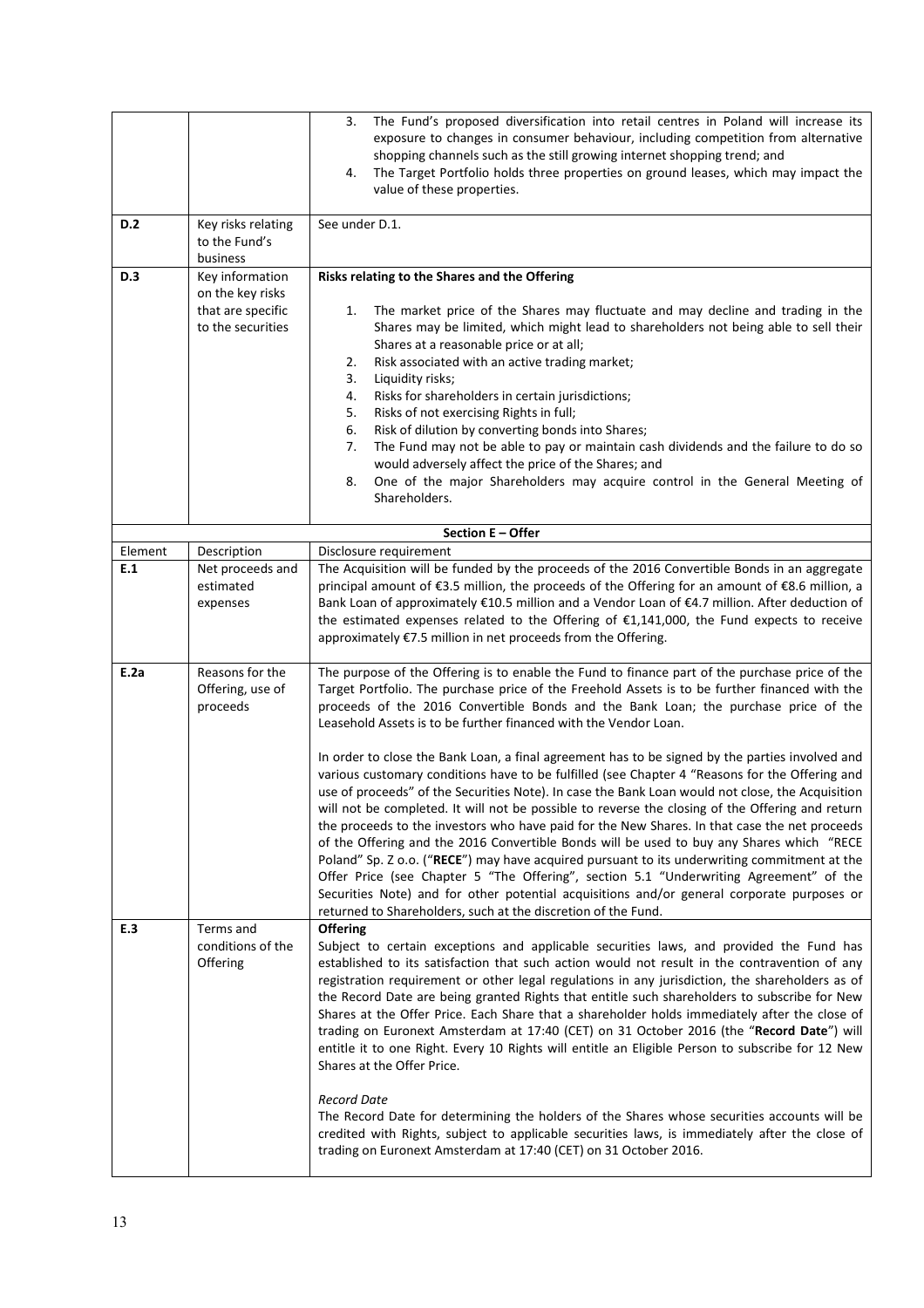|     |                           | Until the close of trading in Shares on Euronext Amsterdam on the Record Date, the Shares will<br>trade with Rights (cum-Rights). As from 9:00 hours CET on 1 November 2016, the Shares will<br>trade without the Rights.                                                                                                                                                                                                                                                                                                                                                                                                                                       |
|-----|---------------------------|-----------------------------------------------------------------------------------------------------------------------------------------------------------------------------------------------------------------------------------------------------------------------------------------------------------------------------------------------------------------------------------------------------------------------------------------------------------------------------------------------------------------------------------------------------------------------------------------------------------------------------------------------------------------|
|     |                           | <b>Trading of Rights</b>                                                                                                                                                                                                                                                                                                                                                                                                                                                                                                                                                                                                                                        |
|     |                           | Trading in the Rights on Euronext Amsterdam is expected to commence at 09:00 (CET) on 1<br>November 2016 and will continue until 13:00 (CET) on 9 November 2016, barring unforeseen<br>circumstances. The Rights will be admitted to trading under the symbol "ARCRI". The transfer of<br>Rights will take place through the book-entry systems of Euroclear Netherlands.                                                                                                                                                                                                                                                                                       |
|     |                           |                                                                                                                                                                                                                                                                                                                                                                                                                                                                                                                                                                                                                                                                 |
|     |                           | Exercise Period<br>Subject to applicable restrictions, any shareholder and any subsequent transferee of Rights may<br>subscribe for New Shares by exercising its Rights from 09:00 (CET) on 1 November 2016 up to<br>15:00 (CET) on 11 November 2016 (the "Exercise Period"). The last date and/or time before<br>which notification of exercise instructions may be validly given may be earlier, depending on<br>the financial institution through which the Rights are held.                                                                                                                                                                                 |
|     |                           |                                                                                                                                                                                                                                                                                                                                                                                                                                                                                                                                                                                                                                                                 |
|     |                           | Payment and delivery<br>Payment for and delivery of the New Shares which are registered with Euroclear Netherlands is<br>expected to take place on 15 November 2016 (the "Settlement Date"). Delivery of the New<br>Shares will take place through the book-entry systems of Euroclear Netherlands.                                                                                                                                                                                                                                                                                                                                                             |
|     |                           | Admission of the New Shares to listing and trading<br>Application has been made to admit the New Shares to listing and trading on Euronext<br>Amsterdam. The Fund expects that the New Shares will be admitted to listing and trading on<br>Euronext Amsterdam on 15 November 2016.                                                                                                                                                                                                                                                                                                                                                                             |
|     |                           | <b>Remaining New Shares</b><br>Any New Shares that were issuable upon the exercise of Rights, but have not been subscribed<br>for during the Exercise Period will be subscribed for by several Underwriters at the Offer Price<br>pursuant to an underwriting agreement dated 7 October 2016 (the "Underwriting Agreement")<br>(see hereunder).                                                                                                                                                                                                                                                                                                                 |
|     |                           | <b>Underwriting</b><br>In connection with the Offering, the Fund entered into the Underwriting Agreement with<br>Stichting Value Partners Family Office ("Stichting Value Partners"), Mr C.J. Bogerd ("Bogerd"),<br>RECE (one of the sellers of the Target Portfolio) and Mr G. St. John Barker (one of the board<br>members of the Fund Manager, as underwriters (the "Underwriters") and Bogerd, Van Heijst<br>and Vereniging Beleggingsclub 't Stockpaert as parties committed to exercise the Rights<br>granted to them on the Shares held by them pursuant to which the issue of 1,726,445 New<br>Shares in the aggregate amount of €8,632,225 is secured. |
|     |                           | The Underwriters may revoke their obligations under the Underwriting Agreement in case of an<br>(imminent) armed conflict between a NATO member state and the Russian Federation prior to<br>the start of the Exercise Period.                                                                                                                                                                                                                                                                                                                                                                                                                                  |
|     |                           | Mr. B. Vos, supervisory board member of the Fund, has expressed his desire to exercise all<br>Rights granted to him by the Fund in respect of his holding of Shares. Mr. Vos is the (in)direct<br>holder of 4.074 Shares.                                                                                                                                                                                                                                                                                                                                                                                                                                       |
| E.4 | Interest material         | Stichting Value Partners, acting as main Underwriter in the Offering, is affiliated with Van Heijst                                                                                                                                                                                                                                                                                                                                                                                                                                                                                                                                                             |
|     | to the Offering           | who is a major Shareholder of the Fund and Van Heijst may (through Stichting Value Partners)                                                                                                                                                                                                                                                                                                                                                                                                                                                                                                                                                                    |
|     | (including)               | acquire a significant part of the Shares if Rights remain unexercised and as a result, control the                                                                                                                                                                                                                                                                                                                                                                                                                                                                                                                                                              |
|     | conflicting<br>interests) | voting at the General Meeting of Shareholders and be in a position to exert substantial<br>influence over matters decided by the General Meeting of Shareholders (see Chapter 5 "The<br>Offering", section 5.1 "Underwriting Agreement" of the Securities Note).                                                                                                                                                                                                                                                                                                                                                                                                |
|     |                           | RECE is one of the Sellers of the Target Portfolio, resulting in a direct economic interest in the<br>success of the Offering, as well as one of the lenders under the Vendor Loan.                                                                                                                                                                                                                                                                                                                                                                                                                                                                             |
| E.5 | Selling                   | Each Underwriter has agreed that the New Shares acquired by it are subject to a 180-day lock-                                                                                                                                                                                                                                                                                                                                                                                                                                                                                                                                                                   |
|     | shareholders and          | up from the end of the Exercise Period. An exception exists in respect of the transfer of New                                                                                                                                                                                                                                                                                                                                                                                                                                                                                                                                                                   |
|     | lock-up                   | Shares by RECE to the Fund at the Offer Price in case the Acquisition is not completed. The                                                                                                                                                                                                                                                                                                                                                                                                                                                                                                                                                                     |
|     |                           |                                                                                                                                                                                                                                                                                                                                                                                                                                                                                                                                                                                                                                                                 |